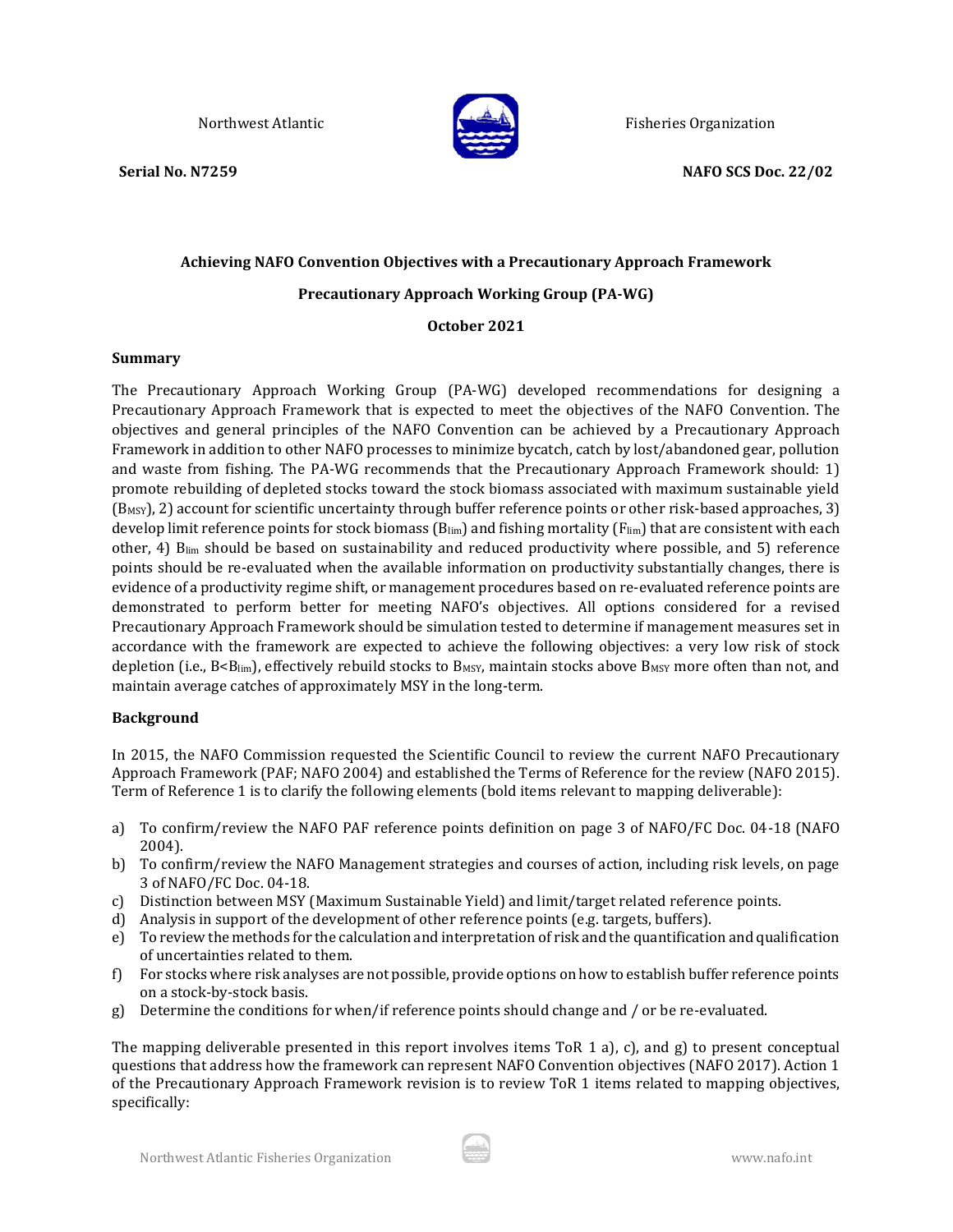- i. Compile information on the use of MSY as limit/target in the Precautionary Approach frameworks reviewed by SC PA-WG, as well as other relevant sources (e.g., FAO, other jurisdictions) and summarize these findings identifying the pros and cons of the two conceptual roles (e.g., as a limit or a target) of MSY. The possibility of applying a "weight of evidence" approach (Tao et al 2018), to tabulate the arguments for and against alternative options, should be considered.
- ii. Examine how different Precautionary Approach frameworks address (or not) changes in stock/ecosystem productivity over time, focused on long term changes/productivity regimes, and summarize these findings identifying the pros and cons of the different approaches.
- iii. Based on the results from the examination above, consider the definitions used in the existing NAFO Precautionary Approach Framework, highlight potential contradictions or inconsistencies, and propose alternative definitions that could address them.
- iv. Other relevant matters that may be identified in the process of conducting this work.

In September 2020, the NAFO Commission approved a schedule for conducting the Precautionary Approach Framework review (NAFO 2020b). PA-WG members (Appendix A) met by correspondence in 2021 (26 February, 8 April, 14 May, and 17 August) and presented preliminary recommendations to the NAFO Scientific Council (4 June and 23 September) and the Joint Commission-Scientific Council Working Group on Risk-Based Management Strategies, WG-RBMS (25 August).

#### **Objectives and Principles of the NAFO Convention**

The PA-WG reviewed the current Precautionary Approach Framework, identified alternatives that are expected to meet the Objective of the NAFO Convention and its General Principles (NAFO 2017):

*Article II – Objective - The objective of this Convention is to ensure the long term conservation and sustainable use of the fishery resources in the Convention Area and, in so doing, to safeguard the marine ecosystems in which these resources are found.*

*Article III – General Principles - In giving effect to the objective of this Convention, Contracting Parties individually or collectively, as appropriate, shall:*

- *a) promote the optimum utilization and long-term sustainability of fishery resources;*
- *b) adopt measures based on the best scientific advice available to ensure that fishery resources are maintained at or restored to levels capable of producing maximum sustainable yield;*
- *c) apply the precautionary approach in accordance with Article 6 of the 1995 Agreement;*
- *d) take due account of the impact of fishing activities on other species and marine ecosystems and in doing so, adopt measures to minimize harmful impact on living resources and marine ecosystems;*
- *e) take due account of the need to preserve marine biological diversity;*
- *f) prevent or eliminate overfishing and excess fishing capacity, and ensure that levels of fishing effort do not exceed those commensurate with the sustainable use of the fishery resources;*
- *g) ensure that complete and accurate data concerning fishing activities within the Convention Area are collected and shared among them in a timely manner;*
- *h) ensure effective compliance with management measures and that sanctions for any infringements are adequate in severity; and*
- i) *take due account of the need to minimize pollution and waste originating from fishing vessels as well as minimize discards, catch by lost or abandoned gear, catch of species not subject to a directed fishery and impacts on associated or dependent species, in particular endangered species.*

The NAFO Convention includes three general goals: 1) long-term conservation of the fishery resources, 2) sustainable use of these fishery resources, and 3) safeguarding of the ecosystem in the area. A Precautionary Approach Framework for meeting these objectives needs to limit fisheries to sustainable catch. Unfortunately, the term sustainability is commonly misinterpreted and needs to be precisely defined by population dynamics for determining appropriate limit reference points. Sustainable fisheries harvest within biological limits, and those limits are defined by the fishing mortality expected to cause stock collapse and recruitment failure in the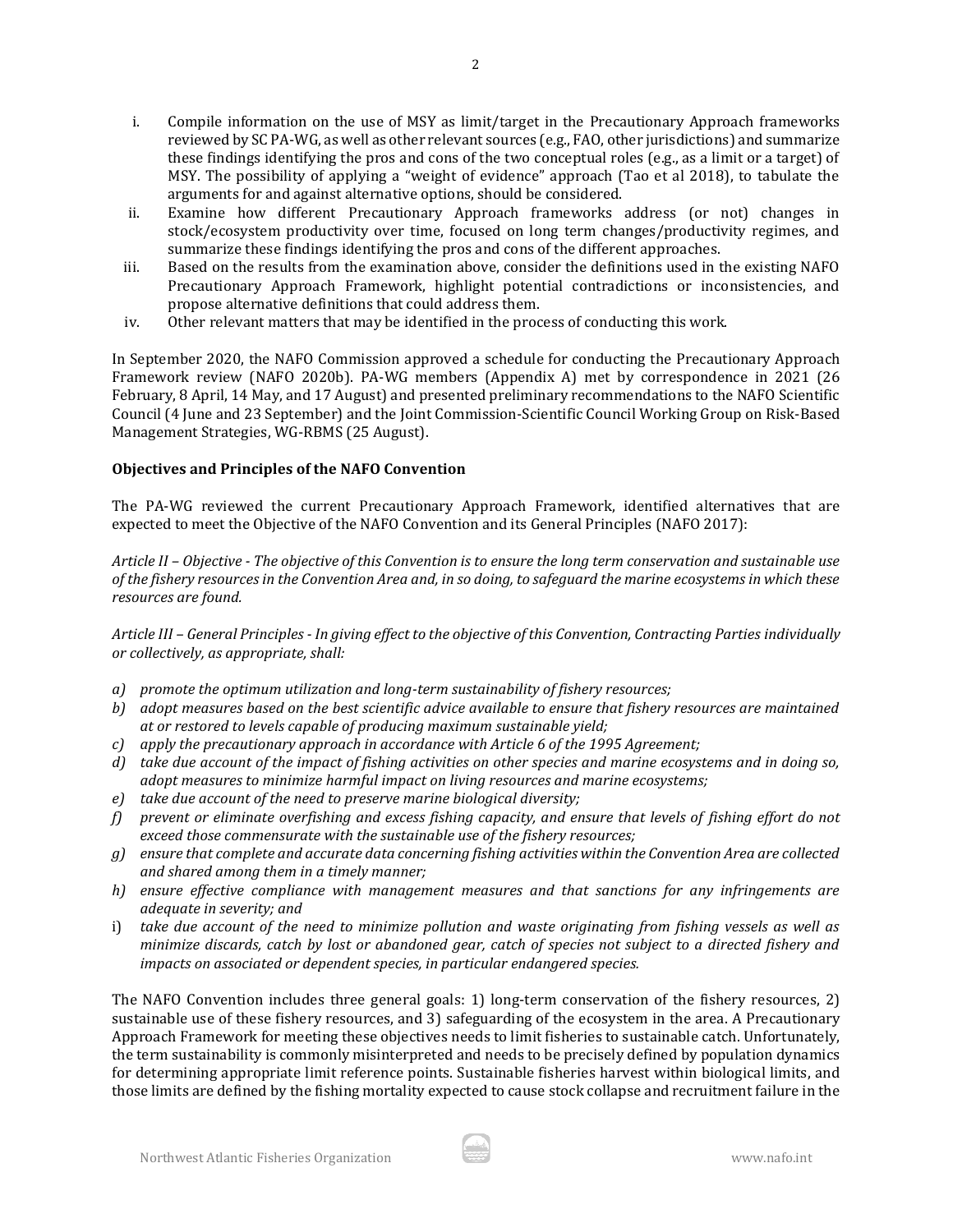long term (ICES 2000). Maximum sustainable yield (MSY) is expected to be produced at intermediate fishing mortality rates ( $F_{MSY}$ ) and intermediate stock sizes ( $B_{MSY}$ ; Figure 1). Contrary to common misperceptions, there are wide ranges of stock sizes less than B<sub>MSY</sub> and fishing mortalities greater than F<sub>MSY</sub> that are sustainable (Punt 2000) as evidenced by many long-term fishing histories. Therefore, the determination by FAO (2020) '*when abundance falls below the MSY level, the stock is considered biologically unsustainable*' is technically incorrect. For mapping elements of the Precautionary Approach Framework to the Objective of NAFO Convention, sustainability was defined as harvesting at a rate that is less than the fishing mortality expected to cause stock collapse.



**Figure 1.** Sustainable yield as a logistic function of fishing mortality and stock biomass, showing the expectation of maximum sustainable yield (MSY) at intermediate fishing mortality ( $F_{MSY}$ ) and intermediate stock size ( $B_{MSY}$ ) as well as a range of sustainable fishing mortality rates greater than F<sub>MSY</sub> and stock sizes less than B<sub>MSY</sub>. Note that alternative production functions have the same general properties.

The first principle of the convention (a. optimum utilization and long-term sustainability of fishery resources) involves an intermediate trade-off between conservation and utilization. Extreme conservation (i.e., no fishing) or extreme utilization (i.e., unsustainable fishing) do not achieve the balance that is required by the first principle. The second principle (b. maintain fishery resources at levels capable of producing maximum sustainable yield) requires conserving stocks at approximately B<sub>MSY</sub> and rebuilding depleted stocks to B<sub>MSY</sub>. However, it may not be possible to maintain all stocks near B<sub>MSY</sub> at all times with high probability. The Precautionary Approach Framework will be implemented to manage fishing mortality, but stock size is also determined by recent recruitment, natural mortality and ecosystem conditions. Therefore, the framework should be intended to maintain stocks above  $B_{MSY}$  more often than not, which implies that fishing mortality should be less than F<sub>MSY</sub> more often than not.

The third principle (c. a precautionary approach) involves the consideration of uncertainty and refers to Article 6 of UN (1995). However, the specific requirements of UN (1995) have been interpreted differently among international fishery management organizations.

• UN (1995) Article 6: "*Account for uncertainties relating to the size and productivity of the stocks, reference points, stock condition in relation to such reference points, levels and distribution of fishing mortality and the impact of fishing activities on non-target and associated or dependent species, as well as existing and predicted oceanic, environmental and socio-economic conditions*…" This provision has been used to justify fishing mortality targets that are greater than or less than  $F_{MSY}$  under different conditions. For example, short-term fishing mortality targets could be greater than F<sub>MSY</sub> to reduce the socio-economic impacts of a longer-term strategy to reduce fleet capacity. Fishing mortality targets could also be greater than or less than  $F_{MSY}$  to account for species interactions (e.g., less fishing on forage fish to promote recovery of predators).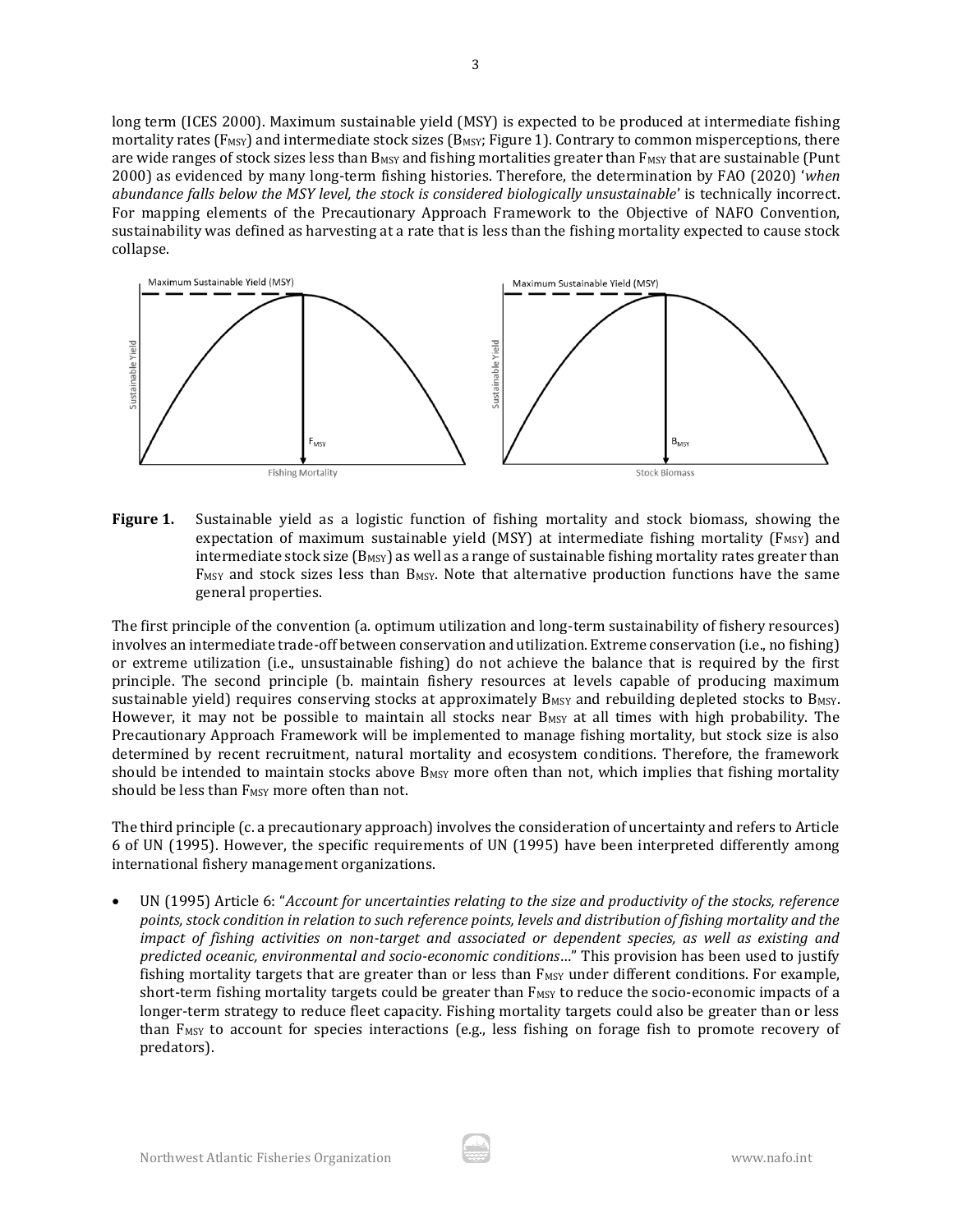The NAFO convention specifically refers to Article 6, but other sections of UN (1995) provide further guidance on a precautionary approach:

- UN (1995) Annex II.2: "*Limit reference points constrain harvesting within safe biological limits within which the stocks can produce maximum sustainable yield*." This implies that limit reference points for fishing mortality should be based on sustainable limits, which are often greater than  $F_{MSY}$ .
- UN (1995) Annex II.7: "*The fishing mortality rate which generates maximum sustainable yield should be regarded as a minimum standard for limit reference points.*" This implies that F<sub>MSY</sub> is a limit reference point.
- UN (1995) Annex II.7: "For overfished stocks, the biomass which would produce maximum sustainable yield can serve as a rebuilding target." This implies that B<sub>MSY</sub> can be a target reference point for rebuilding. Some fishery management systems define a biomass reference point to determine an overfished stock, and others define a biomass limit reference point (Blim) that is associated with low productivity and sustainability limits, which should be avoided.

NAFO (2004) stated that  $F_{\text{lim}} \leq F_{\text{MSY}}$  is a requirement of the Convention, but the Joint Fisheries Commission-Scientific Council Working Group on Risk-Based Management Strategies (WG-RBMS) subsequently concluded that the NAFO Convention does not necessarily prescribe  $F_{MSY}$  as a limit (NAFO 2015a), and there are other valid interpretations. An objective of a Precautionary Approach framework should be maintaining low probability of depleting stocks to less than Blim (a stock size associated with low productivity and sustainability limits). Therefore,  $F_{lim}$  can be defined as the fishing mortality associated with  $B_{lim}$  and a precautionary reference point can be the fishing mortality associated with very low probability of B<Blim.

General principle (f) specifies that overfishing should be prevented with respect to sustainable use, but there is a wide range of fishing mortalities greater than  $F$ <sub>MSY</sub> that are sustainable (i.e., are expected to maintain the stock over the long-term). 'Overfishing' is often defined as fishing mortality greater than  $F$ <sub>MSY</sub>, but according to general principle (f), NAFO could define overfishing as the fishing mortality expected to expected to cause stock collapse and recruitment failure in the long term (ICES 2000, Punt 2000).

Some precautionary approach frameworks implement the requirement for avoiding overfishing by limiting fishing to the annual catch associated with  $F_{MSY}$ , defined as the fishing mortality expected to produce maximum long-term average yield (Methot et al. 2014, Garcia and Rice 2020), but MSY can also be sustained in some circumstances even when fishing mortality occasionally exceeds F<sub>MSY</sub> for a brief period. In other circumstances, such as low productivity conditions, fishing at  $F$ <sub>MSY</sub> may deplete a stock to below  $B_{lim}$  (FAO 1996), and catch advice based on an acceptable probability of avoiding B<sub>lim</sub> in the short-term can be less than catch advice based on F<sub>MSY</sub> (ICES 2020).

In addition to sustainable fishing for target species, the objective and general principles of the NAFO Convention require the management of sustainable impacts on non-target species (e.g., minimize bycatch, protect endangered species, mitigate mortality from discarded fishing gear), habitat conservation, and limited pollution. Other processes are being developed by to implement a broader ecosystem approach to fishery management (NAFO 2011, 2012, 2019; Koen-Alonso et al. 2019), so the objective of PA-WG is to focus on a single species framework while considering its alignment with the broader ecosystem approach and building possible linkages. For example, the influence of environmental variables and species interactions can be considered for single species reference points. At a minimum, the Precautionary Approach Framework should be compatible with the NAFO Roadmap for an Ecosystem Approach to Fisheries (Koen-Alonso et al. 2019). Similarly, principles (g), (h) and (i) are more relevant to the NAFO Fisheries Commission, but the Precautionary Approach Framework can be compatible with broader management procedures.

Recognizing that there are valid alternative interpretations of the NAFO objectives and principles, and various implementations of a precautionary approach have been successful in other fishery management organizations, simulation testing can determine which options perform well for NAFO stocks. For example, stock-specific Management Strategy Evaluation may be the most effective way to determine the most appropriate options for achieving the NAFO objective and principles through a Precautionary Approach Framework.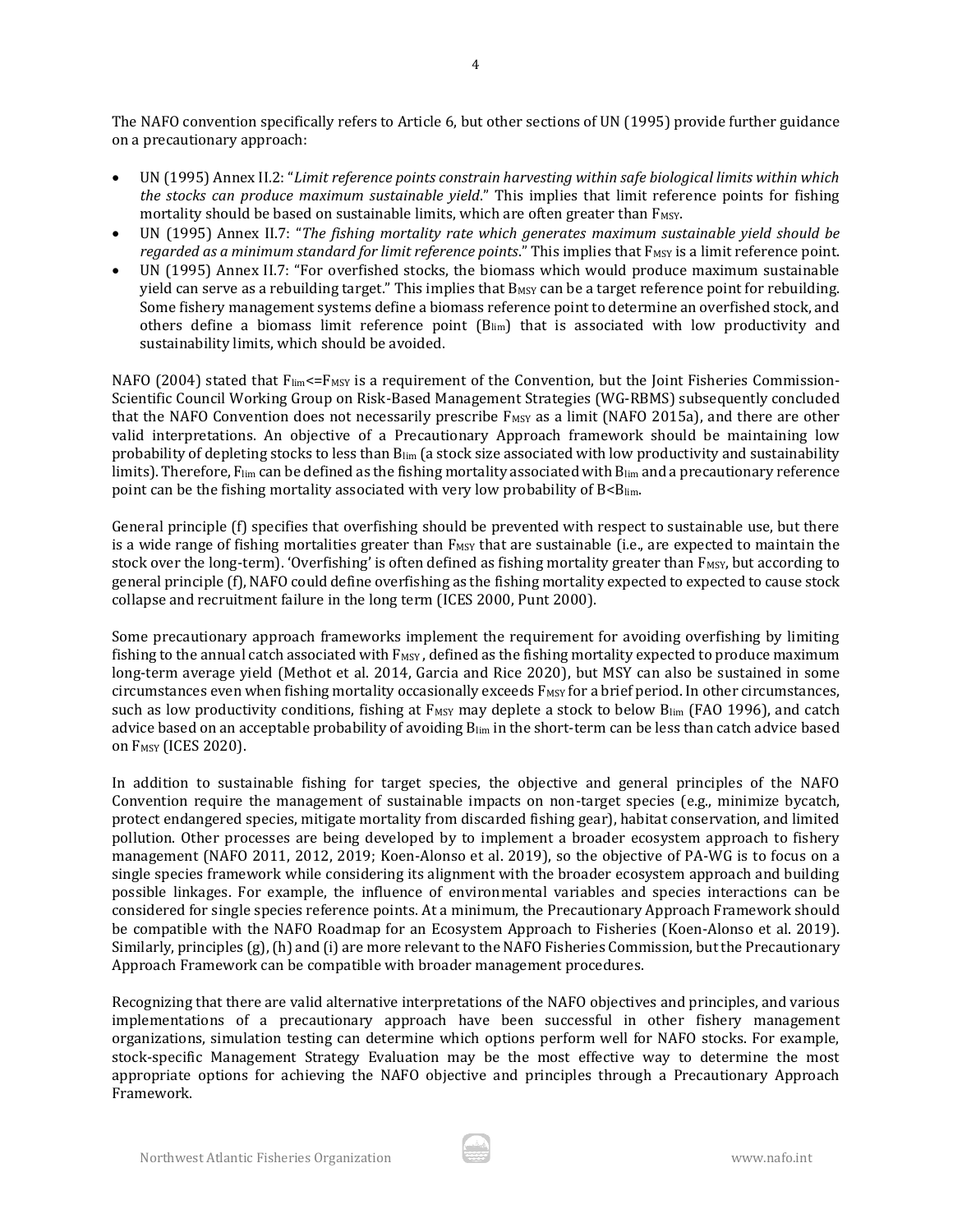## **Reference Points (ToR 1.a)**

NAFO (2004) defines reference points needed for the PA framework (Figure 2):

- *Flim = A fishing mortality rate that should only have a low probability of being exceeded. Flim cannot be greater than FMSY. If FMSY cannot be estimated, then an appropriate surrogate may be used instead.*
- *Fbuf = A fishing mortality rate below Flim that is required in the absence of analyses of the probability that current or projected fishing mortality exceeds Flim. In the absence of such analyses, Fbuf should be specified by managers and should satisfy the requirement that there is a low probability that any fishing mortality rate estimated to be below Fbuf will actually be above Flim. The more uncertain the stock assessment, the greater the buffer zone should be. In all cases, a buffer is required to signify the need for more restrictive measures.*
- *Blim = A biomass level, below which stock productivity is likely to be seriously impaired, that should have a very low probability of being violated.*
- *Bbuf = A stock biomass level above Blim that is required in the absence of analyses of the probability that current or projected biomass is below Blim. In the absence of such analyses, Bbuf should be specified by managers and should satisfy the requirement that there is a very low probability that any biomass estimated to be above Bbuf will actually be below Blim. The more uncertain the stock assessment, the greater the buffer zone should be. In all cases, a buffer is required to signify the need for more restrictive measures.*

*According to the PA framework, when the stock is above Bbuf and fishing mortality is below Fbuf, a flexible fishing mortality rate will be selected by managers to achieve desired management objectives, subject only to the constraints defined by the limit and buffer reference points. In particular, a target F should be chosen to ensure that there is a low probability that F exceeds Flim, and a very low probability that biomass will decline below Blim within the foreseeable future (e.g., 5-10 years, to be specified by managers). 'Low probability' is approximately 20%, to be specified by managers. 'Very low probability' is approximately 5-10%, to be specified by managers.*



**Figure 2.** Schematic NAFO Precautionary Approach Framework defining status zones and prescriptive fishery management (from NAFO 2004). In the safe zone (1), fishing mortality should have low probability of exceeding Flim. In the Overfishing Zone (2), fishing mortality should be reduced to below  $F_{\text{buf}}$ . In the Cautionary F Zone (3), fishing mortality should be less than  $F_{\text{buf}}$  to ensure very low probability that biomass will decline below  $B_{lim}$  in the foreseeable future. In the Danger Zone (4), fishing mortality should be reduced to below  $F_{\text{buf}}$  to ensure very low probability that biomass will decline below  $B_{\text{lim}}$  within the foreseeable future. In the Collapse Zone (5), fishing mortality should be set as close to zero as possible.

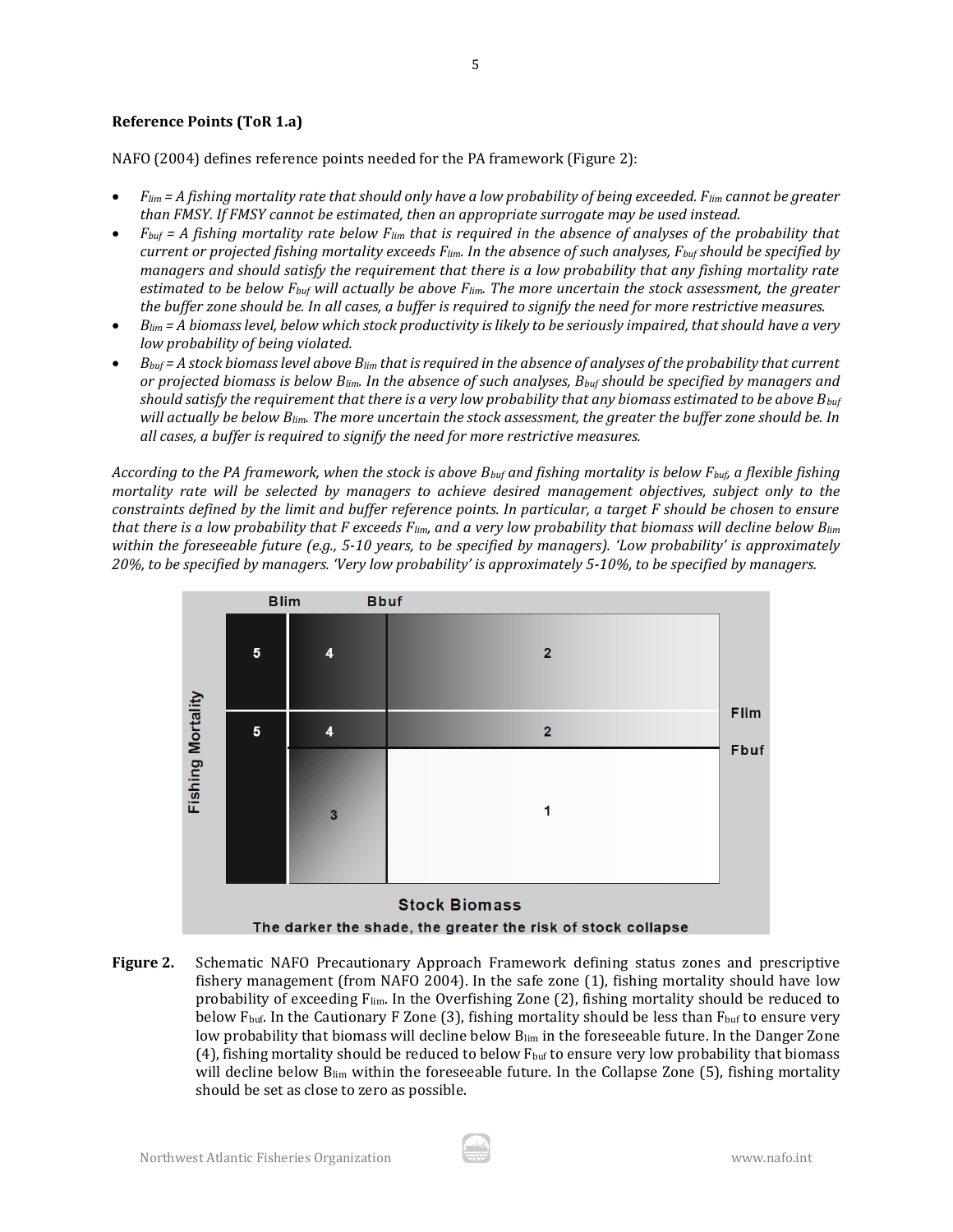PA-WG confirms that the precautionary approach should include limit reference points for fishing mortality and stock biomass, and either buffer reference points or other risk-based management procedures to achieve sustainability and optimum yield in the context of uncertainty. However, there are valid alternative options for defining  $F_{lim}$  (e.g., either  $F_{MSY}$  or the F associated with  $B_{lim}$ ). There are also valid alternative options for defining Blim (e.g., inflection point of segmented stock-recruit relationship, O'Brien et al. 2003; Bloss, lowest observed stock size that the stock has recovered from, Cook 1998; 0.3 B<sub>0</sub>, Sainsbury 2008).

Risk tolerance is represented most directly by stochastic buffers (i.e., those associated with a probability of exceeding a limit reference point) but proxy targets (e.g., 75% F<sub>lim</sub>, Restrepo et al. 1998) can also account for uncertainty if stochastic estimates are not available. Uncertainty in stock assessment (e.g., estimates of current or projected stock size) as well as uncertainty in reference point estimates should be considered in the Precautionary Approach Framework. The nominal uncertainty estimated by many stock assessments are conditional on model assumptions and do not include structural uncertainties, so uncertainty is typically underestimated. The performance of management procedures that involve limit and buffer reference points can be tested with Management Strategy Evaluations that include structural uncertainty using multiple plausible operating models, process error, observation error and implementation error for a more comprehensive consideration of uncertainty.

### **Distinction of MSY, Limit, and Target Reference Points (ToR1.c)**

In the context of uncertainty and natural variability, maximum sustainable yield can be approximately achieved by a variety of alternative management procedures, including multiple options that define limit and target reference points differently. The UN Straddling Stocks Agreement (UN 1995) has been interpreted in various ways to justify F<sub>MSY</sub> as a limit or a target reference point. The NAFO Convention does not necessarily prescribe F<sub>MSY</sub> as a limit (NAFO 2015a). The PA-WG concludes that there are other valid options for defining the limit reference point (e.g., fishing mortality limit associated with  $B_{lim}$ ) that are potentially greater than  $F_{MST}$ .

# **Conditions for Re-Evaluating Reference Points (ToR1.g)**

The NAFO Precautionary Approach Framework involves the definition of biological limits (e.g., Flim, Blim) that represent states to be avoided, and consideration of uncertainty in avoiding limits. General Principles of the NAFO Convention (NAFO 2017) require the management of fishing mortality at approximately  $F_{MSY}$ , conserving stocks at approximately B<sub>MSY</sub>, and avoiding stock collapse (i.e.,  $B < B_{lim}$ ) to maintain approximately MSY in the long term. The estimation of MSY reference points relies on information about productivity over a range of stock sizes. When this information is not available, MSY proxy reference points are commonly applied alternatives. Proxy reference points are based on portions of the unfished stock size (B<sub>0</sub>), conserving spawning potential (F<sub>%MSP</sub>), or yield per recruit (F<sub>max</sub>, F<sub>0.1</sub>; Gabriel and Mace 1999).

Conventional reference points either assume equilibrium (Caddy and Mahon 1995, Williams and Shertzer 2003) or stochastic long-term expectations of productivity (Mace 2001), and some management systems consider reference points to be relatively constant. However, in the context of changing ecosystems and productivity, reference points should be adjusted to meet management objectives (Morgan et al. 2014a, Morgan 2018, Maunder and Thorson 2019, Zhang et al. 2021). For examples, the U.S. management system requires MSY reference points that reflect prevailing ecological, environmental conditions (NMFS 2016), and ICES specifies that F<sub>MSY</sub> should reflect stock productivity expected over the next five to ten years (Rindorf 2021). For integrated stock assessments, reference point estimates are revised with each update of the stock assessment model, which provides consistent parameter values for estimates of stock size, fishing mortality, projections, reference points, etc., and uncertainties are applied to each (Maunder and Punt 2006, Maunder and Thorson 2019, Punt et al. 2020). In the context of productivity changes, Duplisea and Fréchet (2009) suggest regular, but not too frequent, revaluation of reference points. Stock assessment and fishery management should respond to changes in the fishery system, so revising reference points need not be limited to "exceptional circumstances" (Zhang et al. 2021).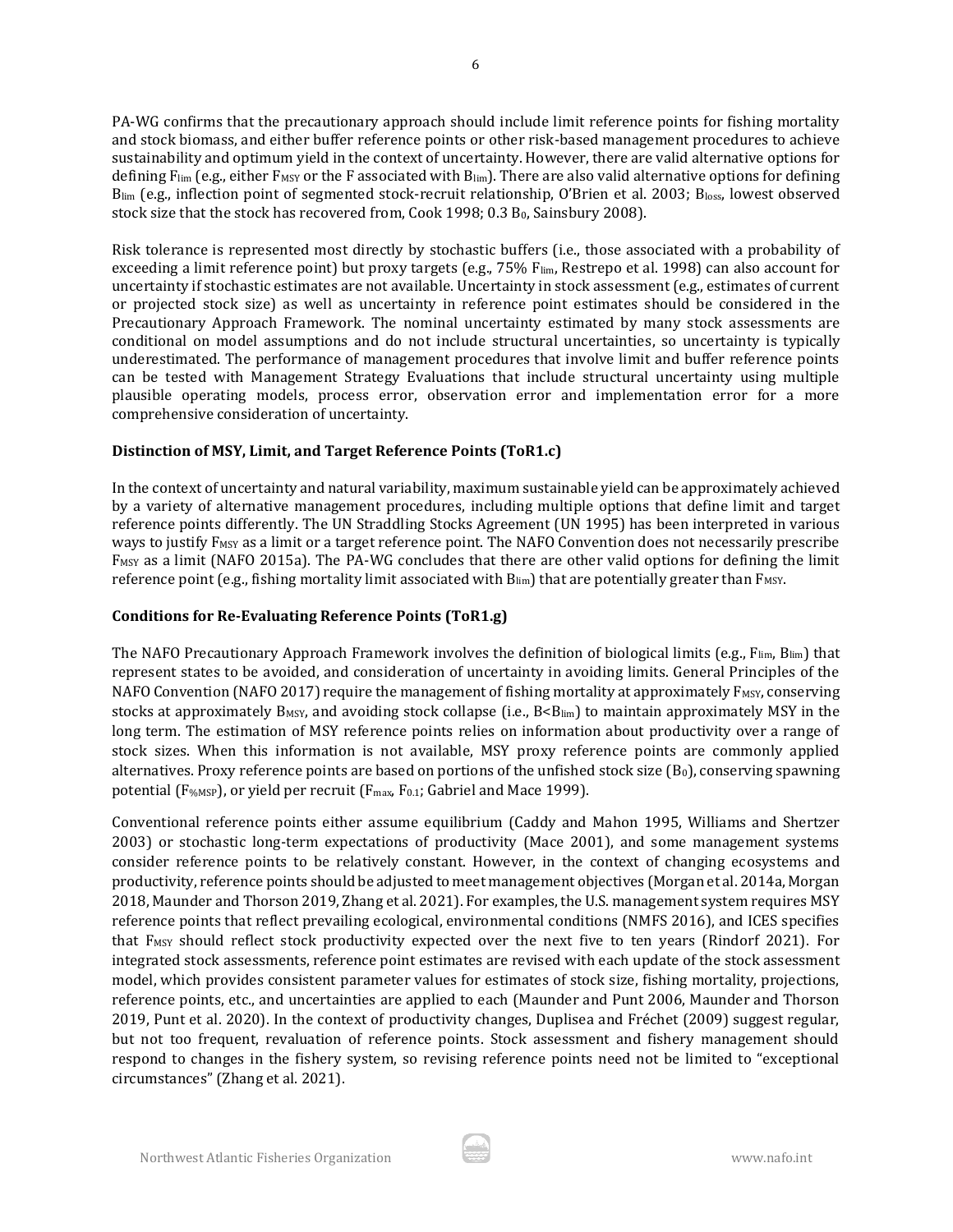Many fishery management organizations routinely update reference point estimates as part of the operational stock assessment process by applying previously developed approaches and methods, so that reference point estimates are consistent with current conditions (e.g., size and maturity at age, fishery selectivity, natural mortality, etc.). Beyond these operational updates, there are also valid justifications for occasionally reconsidering the general approach or basis of reference points. Justifications include changes in the information available, evidence of productivity regime shifts, or performance evaluations of current reference points relative to alternatives.

#### Changes in Available Information for Re-Evaluating Reference Points

The information available on stock productivity varies among stocks and among the series of assessments for the same stock. Data-rich assessments may have sufficient information to reliably estimate MSY reference points from a well-defined stock-recruit relationship to accurately predict average recruitment for a wide range of stock size (Williams and Shertzer 2003) or an informative series of catch and relative biomass indices to accurately predict productivity for a wide range of stock sizes (Hilborn and Walters 1992, Prager et al. 1996). However, the information provided by many stock assessments are insufficient to estimate MSY reference points, so proxies are commonly applied (Gabriel and Mace 1999, Punt et al. 2014b). Proxy reference points can perform relatively well for achieving nearly MSY (Clark 1991, 1993), but in some situations, management based on proxy reference points performs poorly for achieving MSY objectives (Haltuch et al. 2008, Rothschild and Jiao 2013, Morgan et al. 2014a). As a result of parabolic or dome-shaped production functions, even uncertain estimates of F<sub>MSY</sub> can perform well for producing near MSY (Simmonds 2013). Therefore, direct estimation of MSY reference points should be attempted with the available data.

The available data and quality of assessments change over time, so the decision to estimate  $F_{MSY}$  or a proxy and its uncertainty should be reconsidered when the quality of information changes. Estimates of MSY reference points depend on the choice of stock assessment model (DFO 2013), and model choice can change as assessments advance. The understanding or perception of a stock's productivity can also change over time. Periods of depletion, rebuilding and stability can improve the perception of productivity, and the possibility to estimate MSY reference points like F<sub>MSY</sub> (Hilborn and Walters 1992, Prager et al. 1996, DFO 2013).

### Re-Evaluating Reference Points to Account for Regime Shifts

Reference points are typically based on long-term expectations (e.g., F<sub>MSY</sub> is defined as the fishing mortality expected to produce MSY in the long term; fishing at  $F_{40\%}$  over an entire generation of the target species is expected to conserve 40% of the maximum spawning potential). These reference points assume long-term stationarity in productivity (e.g., a constant natural mortality and growth rates, constant stock-recruit relationship). However, each component of productivity (i.e., rates of growth, natural mortality, reproduction) commonly varies over time because of environmental influences (Williams and Shertzer 2003, Brander 2010, Morgan et al. 2014b, Punt et al. 2014b, Morgan 2018, Maunder and Thorson 2019, Zhang et al. 2021). In many cases such temporal variability results in minor changes to reference point values, but in other cases the changes in productivity and reference points are substantial (e.g., NAFO stocks 3NO cod and 3LNO American plaice; Morgan et al. 2014a, 2014b; Zhang et al. 2021). In cases where productivity greatly decreases, management based on long-term productivity and  $F_{MSY}$  can lead to suboptimal yield (Haltuch and Punt 2011, Rindorf et al. 2017), poor performance of harvest control rules (A'Mar et al. 2009, Brunel et al. 2010), and failure to achieve rebuilding targets that assume long-term productivity (e.g., B<sub>MSY</sub>; Szuwalski and Punt 2013, Punt et al. 2014b, Bell et al. 2018, Maunder and Thorson 2019). Reference points can be routinely updated with each updated stock assessment to reflect recent recruitment, and environmental regime shifts can be reflected in the reference point assumptions (e.g., Haltuch et al. 2009, Jiao 2009).

A climate regime shift is a transition between multiple ecological states (Möllman et al. 2009, Lindegren et al. 2012, Litzow et al. 2013). Klaer et al. (2015) defined a productivity shift as a change in the biological characteristics of a stock that lead to a change in reference points. An example of an environmental regime shift that substantially affects fishery productivity is the El Niño–Southern Oscillation, in which strong El Niño events

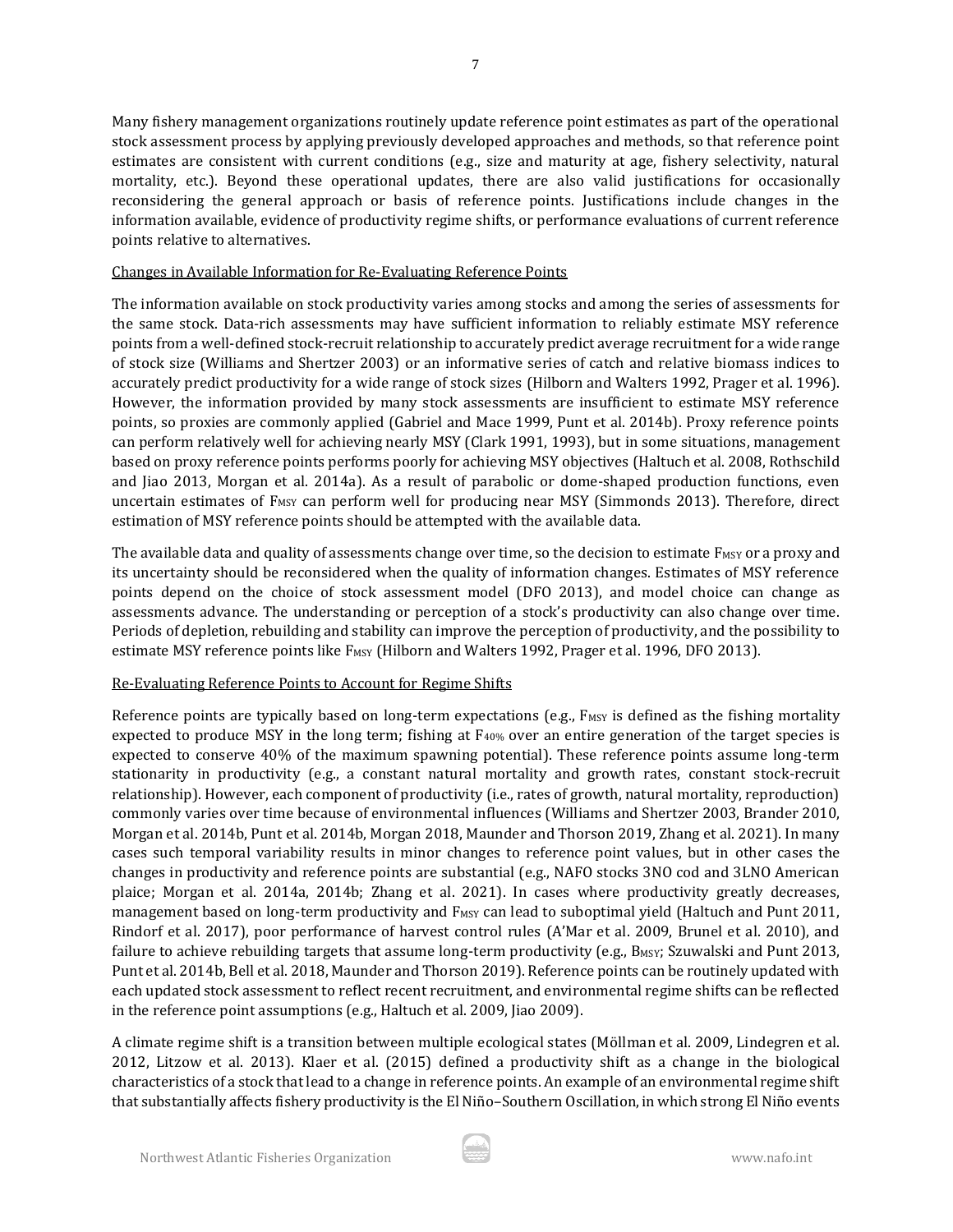impact several small pelagic species (Jiao 2009, Bertrand et al. 2020). In the NAFO region, Buren et al. (2013) identified a regime shift in the marine ecosystem off Newfoundland and Labrador in the early 1990s when the ecosystem structure changed abruptly, has not returned to its previous structure, and has impacted capelin biomass and spawning season. A meta-analysis of 230 assessed stocks from around the world suggested that productivity was primarily related to environmental regime for 39% of the stocks, primarily related to stock size for 18% of stocks, related to both regime and stock size for 30% of stocks, and random for the remaining 13% (Vert-pre et al. 2013).

Detection of productivity regime shifts can be challenging, because many stock assessment time series are short relative to the species generation time (DFO 2013, Karp et al. 2019, Schijn and Pauly 2021). Jiao (2009) reviewed methods to define and identify regime shifts. Simulation analyses suggest that conventional stock assessment methods tend to incorrectly detect recruitment regime shifts (i.e., type I statistical error) because of the coincident effects of stock depletion from fishing, but such errors can be minimized by choosing appropriate recruitment assumptions in the assessment and reference points (Haltuch and Punt 2011). Multivariate analysis of a suite of biotic and abiotic variables were used to identify regime shifts in the Baltic (Möllman et al. 2009) and North Pacific (Litzow et al. 2013). Evidence for a productivity regime shift is stronger when based on multiple species in the ecosystem (DFO 2013, Perretti et al. 2017). Meta-analysis of multiple vital rates can also help to detect changes in productivity (Zhang et a. 2021). Klaer et al. (2015) propose a weight-of-evidence approach to accepting a productivity shift that scores a range of attributes, including observed change in a productivity indicator, understanding of the structural assumptions in the stock assessment model, and explanatory hypotheses. Several statistical methods have been developed for early detection of regime shifts (e.g., Rodionov 2004, Lindegren et al. 2012). The processes proposed for the NAFO Roadmap for an Ecosystem Approach to Fisheries (e.g., Tier 1 Ecosystem State Assessment and Tier 2 Multispecies Assessment, Koen-Alonso et al. 2019) can help to detect regime shifts in the NAFO area.

Regime shifts in recruitment can be accounted for in fishery management by applying reference points that are 1) informed by an environmental covariate, 2) dynamic reference points, or 3) regime-based reference points and harvest control rules (Maunder and Thorson 2019). To account for changing environments in the California Current system, Jacobson and MacCall (1995) estimated MSY reference points for Pacific sardine that were conditional on temperature, but environmental effects and predictors of recruitment changed over time (Jacobson and McClatchie 2013). Zhang et al. (2021) showed that correctly accounting for non-stationary population dynamics is needed for estimating MSY reference points. Modifying reference points with environmental covariates can improve management performance for achieving yield and conservation objectives for some stocks (Holsman et al. 2016, Miller et al. 2016), but Basson (1999) showed that advantages depend on the ability to predict environmental conditions in the near term.

The assumption of stationarity (i.e., constant productivity) can also be relaxed with dynamic reference points that do not require an environmental predictor. The conventional reference point  $B_0$  (the long-term equilibrium biomass expected from no fishing) assumes a stationary stock-recruit relationship, but it can also be derived as a dynamic reference point. Dynamic  $B_0$  is the biomass expected each year that would have resulted if fishing had not occurred based on population parameters estimated by the stock assessment (MacCall et al. 1985). An alternative dynamic approach to reference points is estimating the components of productivity using information from 'moving windows', or periods within the assessment series, for deriving dynamic BMSY (Punt et al. 2014a). Variability in components of productivity can also be modeled as process error, which can contribute to estimates of uncertainty in reference points (DFO 2013, Miller et al. 2016, Maunder and Thorson 2019). Although dynamic reference points are sensitive to changes in productivity and can improve the achievement of optimum yield, management based on dynamic reference points performs best when changes in productivity are accurately identified and directional rather than bidirectional (Haltuch et al. 2009, Ianelli et al. 2011, Berger 2019, O'Leary et al. 2020, Zhang et al. 2021). Among the alternative approaches to accounting for environmental regime shifts, Maunder and Thorson (2019) recommend dynamic reference points, particularly for biomass reference points.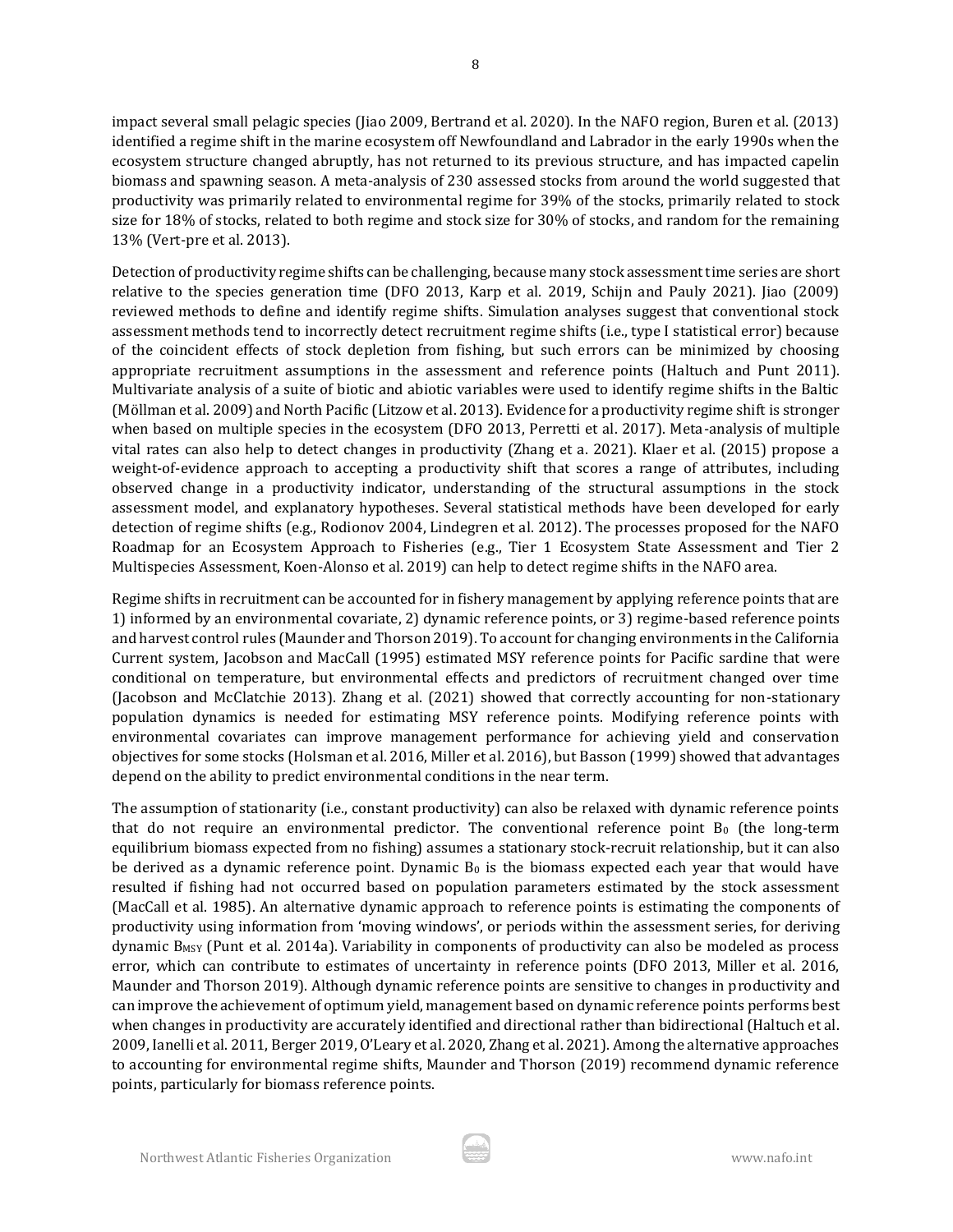A more discrete form of dynamic reference points is to define reference points that are conditional on the current environmental regime. Hurtado-Ferro et al. (2010) demonstrated that Flim can be modified to account for environmental regime shifts based on an environmental threshold. However, accounting for regime shifts in simulated management procedures did not improve performance in some situations (A'Mar et al. 2009). King et al. (2015) reviewed attempts to consider productivity regime shifts in stock assessments and fishery management, concluded that they have had limited success, and proposed that best practice is to supplement conventional reference point estimates with dynamic reference points

Dynamic reference points are mostly affected by recruitment variability, but all components of production can be influenced by a changing environment (Morgan et al. 2014b, Morgan 2018). If the rate of natural mortality appears to have changed, Legault and Palmer (2015) recommend that there should be strong evidence to support the change, and the trade-offs between risk of overfishing and forgone yield should be considered for revising reference points. Similarly, Swain (2013) explained that reference points should not be revised when the source of increased natural mortality is a 'predator pit' (predator-driven depensation). DFO (2013) suggested that revising reference points is most justified by changes in density-dependent production (e.g., carrying capacity or asymptotic recruitment,  $R_0$ ) rather than density-independent components of production (e.g., the intrinsic per-capita rate of increase or steepness of the stock-recruit function).

Canada has a legislative mandate and some operational incentives to consider changing reference points that account for productivity changes (Zhang et al. 2021). The Canadian Fisheries Act specifies that management shall "take into account the biology of the fish and the environmental conditions affecting the stock" (RSC 1985). A Canadian initiative to promote an ecosystem approach to fisheries management proposes that environmental considerations should be incrementally considered in the estimation of reference points (Forrest 2021). Understanding the mechanism of productivity regime shifts, which involves investigating each component of productivity, helps to justify revised reference points, but it may also be necessary to change reference points without such understanding (Zhang et al. 2021).

A concern about re-evaluating reference points to account for productivity regime shifts is that managing fisheries using revised reference points may prevent stocks from achieving historical productivity (Jackson et al. 2001, DFO 2013). The Canadian precautionary approach policy states that "*as a general rule the only circumstances when reference points should be estimated using only information from a period of low productivity is when there is no expectation that the conditions consistent with higher productivity will ever recur naturally or be achievable through management*" (DFO 2013). Swain (2013) clarified that reference points should not be changed if the change in productivity is entirely a function of a change in stock size but can be reconsidered if the change in productivity reflects a regime shift caused by external factors, depending on which component of productivity is affected. For two Canadian stocks with a historically productive period and a recent unproductive period (4VsW cod and 4X haddock), Mohn (2013) developed criteria for maintaining reference points from the earlier period if the viability of the stock was otherwise compromised, a return to the earlier productivity was probable, and the return could be facilitated by conservation; he found that 4X haddock did not meet the criteria for maintaining the long-term reference points, because the stock was viable and a return to higher growth was unlikely in the near term. Rice (2013) proposed similar criteria for changing reference points to account for productivity changes, including identifying the nature of productivity shift (changes in density-dependent or density-independent vital rates, and for what life stages), persistence of the new productivity for several years, and sufficient data to revise reference points for the new regime; noting that these criteria are rarely met. Duration for the persistence criterion was suggested as five years of a more productive regime and 25 years for a less productive regime, and occasional dominant year-classes do not represent a persistent change in productivity (DFO 2013). Considering that components of productivity are expected to have maximum rates at low densities, hypotheses about productivity can be tested at low stock sizes, and the potential for a shift back to greater productivity can be monitored using the same methods used to detect the shift to low productivity.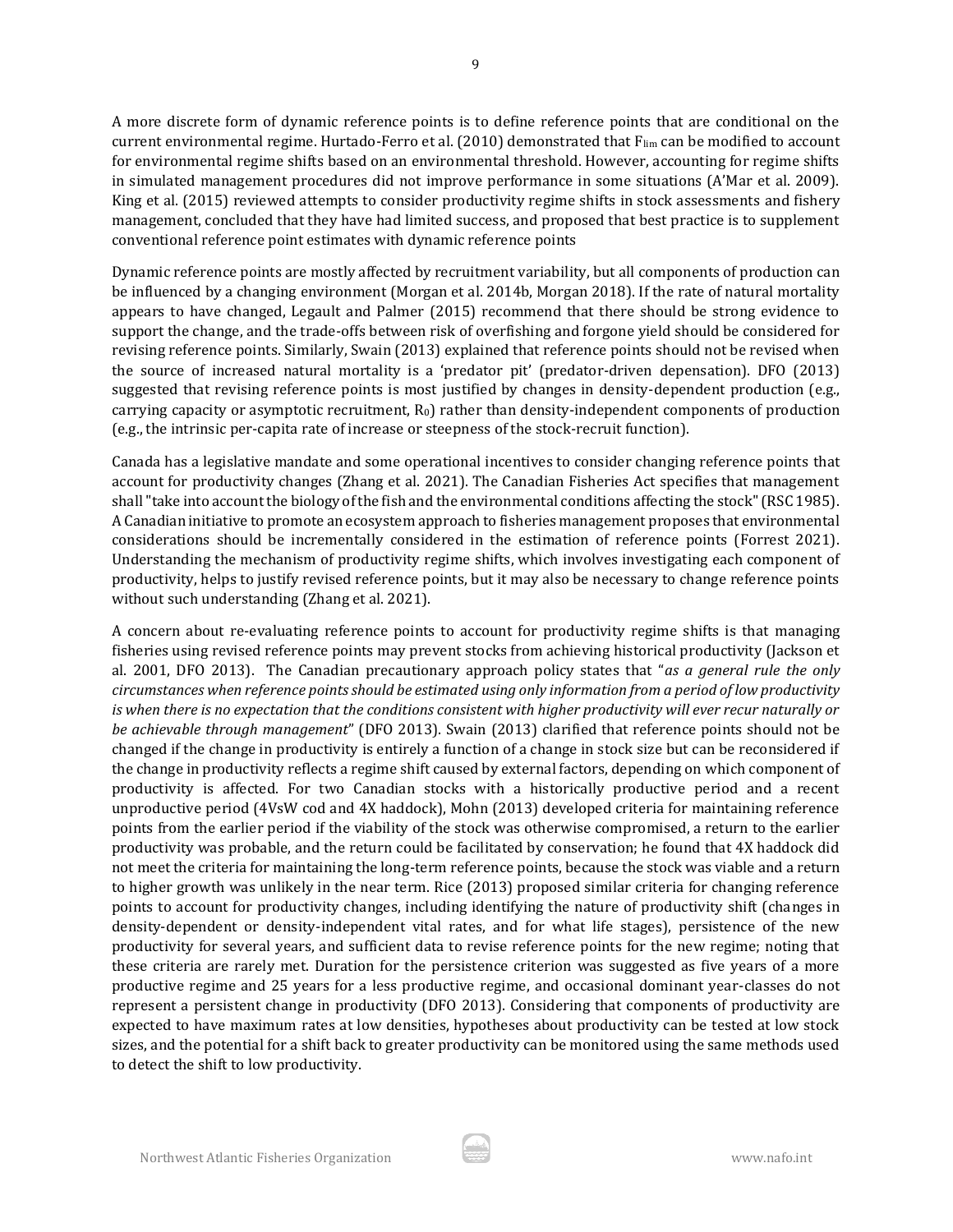There are several published recommendations for considering when reference points should account for productivity regime shifts. Perspectives on best practice appear to have evolved over recent decades as climate impacts increased in frequency and extent. For example, a Canadian workshop in 2013 concluded that there are rare conditions that justify the adjustment of reference points to a new productivity regime (DFO 2013), but a more recent Canadian workshop suggests that environmental change should be regularly considered in the derivation of reference points (Zhang et al. 2021). Holt and Michielsens (2020) adapted the best practices developed by DFO (2013) for reevaluating reference points based on productivity regime shifts:

- 1. document evidence for productivity shift from variation in recruits per spawner or regime detection algorithms,
- 2. identify the underlying mechanisms causing the change in productivity,
- 3. demonstrate that the change in productivity will persist long enough for revised reference points to meet management needs,
- 4. compare revised reference points with conventional reference points that assume long-term productivity,
- 5. estimate uncertainty in reference points, and
- 6. communicate the relative risks of current and revised reference points for stock assessment and fishery management (e.g., simulation testing).

Karp et al. (2019) recommended a similar sequence of detecting shifts, understanding the associated mechanisms, and evaluating risks and priorities before proceeding with revised stock assessments or fishery management decisions. Zhang et al. (2021) concluded that reference points should be revised when the risks of negative consequences for the stock and fishery from implementing current reference points are greater than the risks of revising them, and these tradeoffs vary among fisheries.

### Performance of Management based on Re-Evaluated Reference Points

Many model-based management procedures rely on reference point estimates, and Management Strategy Evaluation can be used to determine the performance of such management procedures for achieving management objectives (Punt et al. 2016, Sainsbury et al. 2000). Although harvest control rules based on conventional reference points are expected to generally perform well for a range of fisheries, reference point alternatives (e.g., MSY reference points, MSY proxies, dynamic reference points, empirical management procedures) may perform better for specific fisheries (A'Mar et al. 2009; Haltuch et al. 2008, 2009; Punt et al. 2014a). Results from such evaluations that demonstrate substantially improved performance of alternative reference points justify adoption of the revised reference points.

### Recommended Conditions for Re-Evaluating Reference Points

The basis of reference points should be reconsidered when 1) the available information on productivity substantially changes, 2) there is evidence of a productivity regime shift, or 3) alternative management procedures based on revised reference points are demonstrated to perform better for meeting NAFO's objectives.

- 1. The decision to estimate either  $F$ <sub>MSY</sub> or a proxy should be reconsidered when the content and quality of information substantially changes. For examples, a) new information can change the ability to estimate a stock-recruit relationship; b) additional periods of depletion, rebuilding or stability can change the perception of productivity or the ability to reliably estimate MSY reference points; and c) the quality of an assessment can improve or deteriorate, changing the uncertainty of reference points and the ability to estimate MSY reference points. In these situations of new information about productivity, the basis of reference points (e.g., MSY or MSY proxies) should be re-considered.
- 2. Reference points should be re-evaluated when there is strong evidence of a shift in productivity regime, the mechanism of the shift is understood, the current productivity has persisted, the current productivity is expected to continue, the stock would be viable if managed with the revised reference points, and there is sufficient information to estimate revised reference points. Evidence that current reference points are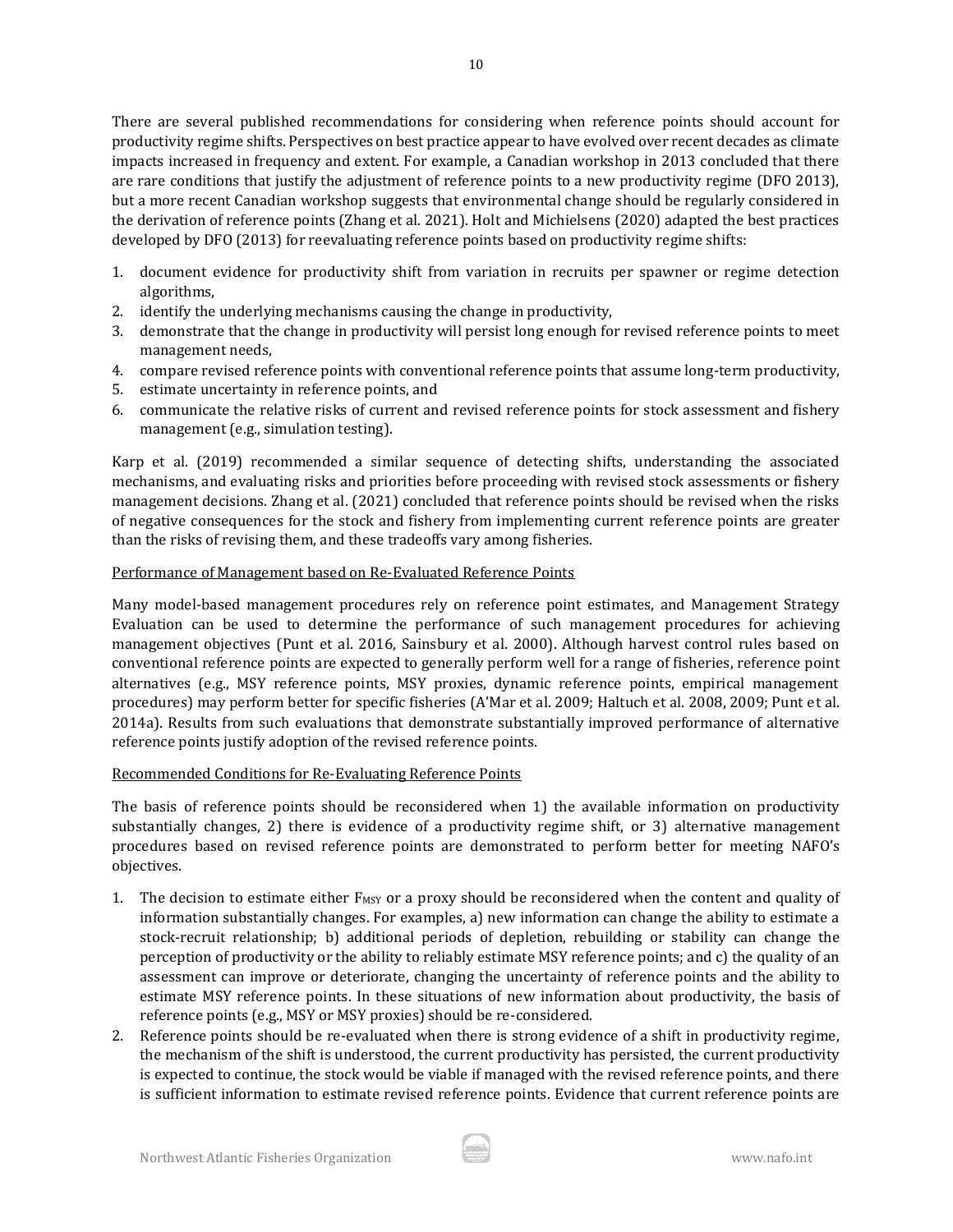unsustainable is sufficient to revise reference points. If recent productivity is assumed in revised reference points, operational stock assessments should routinely test productivity shift hypotheses and the potential for a shift back to previous productivity.

3. When performance evaluation indicates that the management procedure based on current reference points does not perform well for meeting the objectives and principles of the NAFO convention, or alternative management procedures are evaluated to perform better for meeting objectives, reference points should be re-considered.

11

## **PA Framework Requirements and Options to Implement the NAFO Convention**

The objective and general principles in the NAFO Convention are not precisely defined and can be achieved by a variety of technical approaches for the Precautionary Approach Framework. For example, similar objectives have been met differently among fishery organizations, and performance of alternative management procedures varies by fishery. Valid options were identified for defining Flim and Blim, and each option has strengths and weaknesses. However, there is no definitive weight of evidence among options, the decision among valid options involves policy decisions that are more suited to the NAFO Commission (e.g., acceptable risk tolerance), and the most appropriate options may be specific to each stock or fishery. Therefore, the Precautionary Approach Framework should provide operational guidelines that maintain the objectives and principles of the NAFO Convention while allowing for stock-specific flexibility.

*Objective - The objective of this Convention is to ensure the long term conservation and sustainable use of the fishery resources in the Convention Area and, in so doing, to safeguard the marine ecosystems in which these resources are found.*

The objective for long term sustainability requires limiting fisheries to sustainable yield as well as additional conservation of marine ecosystems. In addition to limiting fisheries to sustainable yield, the Precautionary Approach Framework needs to be compatible with other processes that have been developed by NAFO for a broader ecosystem approach to fishery management (described by NAFO 2011, 2012, 2019; Koen-Alonso et al. 2019). The NAFO Convention objective includes three explicit overarching goals: long-term conservation of the fishery resources, sustainable use of these fishery resources, and safeguarding of the ecosystem in the area. The Precautionary Approach Framework should maintain low probability of depleting stocks to less than Blim (a stock size associated with low productivity and sustainability limits) by accounting for uncertainty.

### *General Principle (a) promote the optimum utilization and long-term sustainability of fishery resources;*

### *General Principle (b) adopt measures based on the best scientific advice available to ensure that fishery resources are maintained at or restored to levels capable of producing maximum sustainable yield;*

These principles involve achieving average catches of approximately MSY in the long term by conserving stocks at an average of approximately B<sub>MSY</sub> over time. In addition to the long-term sustainability objective, optimum yield requires further managing fishing mortality at approximately  $F_{MSY}$ . Reference points associated with optimum yield require information on productivity over a range of stock sizes (e.g., the stock-recruitment relationship). When this information is not available, MSY proxy reference points are alternatives. Proxy reference points are based on portions of unfished stocks size  $(B_0)$ , conserving spawning potential (F<sub>%MSP</sub>), or yield per recruit ( $F_{\text{max}}$ ,  $F_{0.1}$ ). A requirement of achieving MSY is maintaining stocks at approximately  $B_{\text{MSY}}$ , avoid depleting stocks to the point of low productivity (i.e., B<B<sub>lim</sub>), and rebuilding depleted stocks toward B<sub>MSY</sub>.

### *General Principle (c) apply the precautionary approach in accordance with Article 6 of the 1995 Agreement;*

This principle requires the consideration of scientific uncertainty. The precautionary approach involves the definition of biological limits (e.g.,  $F_{\text{lim}}$ ,  $B_{\text{lim}}$ ) that represent states to be avoided, and consideration of uncertainty for effectively avoiding limits. Uncertainty can be considered through target reference points, precautionary reference points (e.g., Fbuf, Bbuf) or other risk-based evaluations like Management Strategy Evaluation. A wide range of management procedures can be tested with Management Strategy Evaluation,

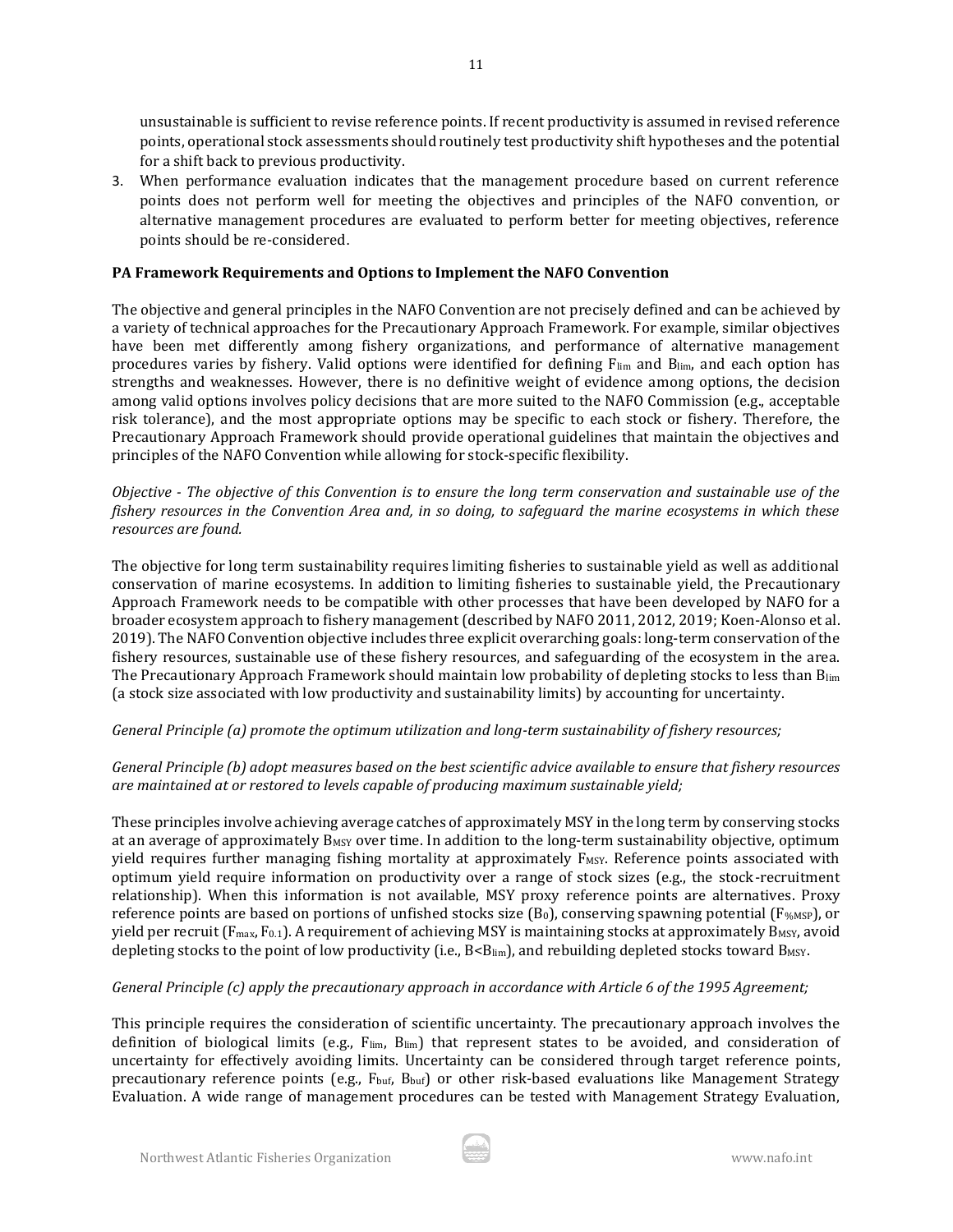including empirical harvest control rules, but performance of each candidate management procedure can be evaluated in relation to the objective and principles of the NAFO Convention. Target reference points can be precautionary, having low probability of exceeding a limit reference point (similar to buffer reference points) or based on the other considerations of optimum yield specified in Article 6 of UN (1995) *"… the impact of fishing activities on non-target and associated or dependent species, as well as existing and predicted oceanic, environmental and socio-economic conditions...*". For example, targets can be based on economics (e.g., F<sub>MEY</sub>, Dichmont et al. 2010) or bycatch in mixed-stock fisheries.

*General Principle (d) take due account of the impact of fishing activities on other species and marine ecosystems and in doing so, adopt measures to minimize harmful impact on living resources and marine ecosystems;*

*General Principle (e) take due account of the need to preserve marine biological diversity;*

In addition to limiting fisheries to sustainable yield, the Precautionary Approach Framework needs to be compatible with other processes being developed by NAFO to implement a broader ecosystem approach to fishery management (described in NAFO 2011, 2012, 2019; Koen-Alonso et al. 2019).

*General Principle (f) prevent or eliminate overfishing and excess fishing capacity, and ensure that levels of fishing effort do not exceed those commensurate with the sustainable use of the fishery resources;*

Achieving optimum yield requires that overfishing should be avoided. Overfishing can be defined as  $F > F_{lim}$ within the Precautionary Approach Framework, so that uncertainty can be accounted for in avoiding overfishing. As described above  $F_{\text{lim}}$  can be defined as  $F_{\text{MSY}}$ , or the F associated with  $B_{\text{lim}}$ .

*General Principle (g) ensure that complete and accurate data concerning fishing activities within the Convention Area are collected and shared among them in a timely manner;*

This principle is more relevant to the NAFO Commission but implementing the Precautionary Approach Framework requires data from fishery monitoring and other information to be available for regular stock assessments and associated reference point estimates.

*General Principle (h) ensure effective compliance with management measures and that sanctions for any infringements are adequate in severity; and* 

This principle is also more relevant to the NAFO Commission, but the Precautionary Approach Framework implicitly assumes effective implementation of advice and management decisions. Some implementation error can be included in management strategy evaluation, but management procedures are not expected to perform well without compliance, and exceptional circumstances to the framework can be defined for infractions.

*General Principle (i) take due account of the need to minimize pollution and waste originating from fishing vessels as well as minimize discards, catch by lost or abandoned gear, catch of species not subject to a directed fishery and impacts on associated or dependent species, in particular endangered species.*

In addition to limiting fisheries to sustainable yield, the Precautionary Approach Framework needs to be compatible with other processes being developed by the NAFO Commission that implement a broader ecosystem approach to fishery management (described in NAFO 2011, 2012, 2019; Koen-Alonso et al. 2019). Bycatch can be considered in the Precautionary Approach Framework in the form of management targets, which is consistent with Article 6 of UN (1995).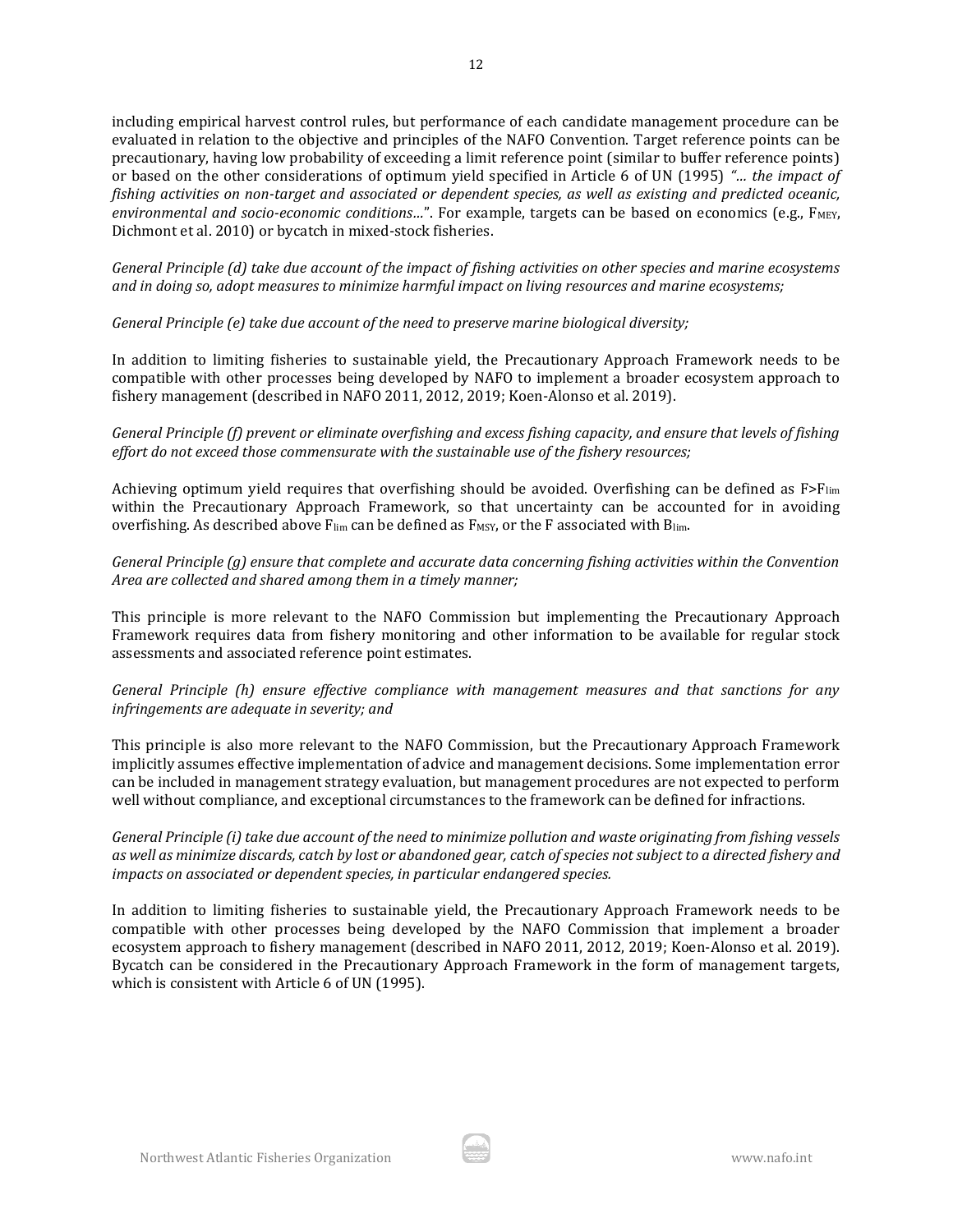#### **Conclusions**

All options for the NAFO Precautionary Approach Framework, including the existing framework (NAFO 2004) require full implementation to achieve objectives (NAFO 2020b). Some flexibility will be needed in the Precautionary Approach Framework to achieve NAFO's objectives and conform to principles for all NAFO stocks. For example, management procedures that are expected to perform well for longer-lived stocks may not perform well for short-lived stocks, like squid and capelin. Several NAFO stocks are data-moderate to datarich, but stock assessments are often complicated by important environmental factors that influence Precautionary Approach reference points.

Maintaining all stocks at  $B_{MSY}$  at all times with high probability may not be possible in a dynamic ecosystem with many interactions among species. The Precautionary Approach Framework will be implemented to manage fishing mortality which will not directly control stock size because it is also influenced by the ecosystem. Therefore, the framework should be intended to maintain stocks above B<sub>MSY</sub> more often than not. Accordingly, all options considered for a revised Precautionary Approach Framework should be performance tested with respect to whether management measures set in accordance with the framework can achieve the following objectives:

- low risk of stock depletion (i.e., B<Blim);
- rebuild stocks to B<sub>MSY</sub>:
- maintain stocks above B<sub>MSY</sub> more often than not; and
- maintain average catches of approximately MSY in the long-term.

#### **References**

- A'mar, Z.T., Punt, A.E., Dorn, M.W. 2009. The impact of regime shifts on the performance of management strategies for the Gulf of Alaska walleye pollock *(Theragra chalcogramma*) fishery. Canadian Journal of Fisheries and Aquatic Sciences 66: 2222-2242.
- Basson, M., 1999. The importance of environmental factors in the design of management procedures. ICES Journal of Marine Science 56: 933–942.
- Bell, R.J., Wood, A., Hare, J.A., Richardson, D.E., Manderson, J.P., and Miller, T.J. 2018. Rebuilding in the face of climate change. Canadian Journal of Fisheries and Aquatic Sciences 75: 1405–1414.
- Berger, A.M. 2019 Character of temporal variability in stock productivity influences the utility of dynamic reference points. Fisheries Research 217: 185-197.

Bertrand, A., Lengaigne, M., Takahashi, K., Avadí, A., Poulain, F. & Harrod, C. 2020. El Niño Southern Oscillation (ENSO) effects on fisheries and aquaculture. FAO Fisheries and Aquaculture Technical Paper No. 660.

Beverton, R.J.H., J.G. Cooke, J.B. Csirke, R.W. Doyle, G .Hempel, S.J. Holt, A.D. MacCall, and D.J. Policansky, J. Roughgarden, J.G. Shepherd, M.P. Sissenwine and P.H. Wiebe. 1984. Dynamics of single species. Pages 13–58 in R.M. May, editor. Exploitation of marine communities. Dahlem Konferenzen Life Science Report 32. Springer-Verlag, Berlin.

Brander, K. 2010. Impacts of climate change on fisheries. Journal of Marine Systems 79: 389–402.

- Brunel, T., Piet, G. J., van Hal, R., and Rockmann, C. 2010. Performance of harvest control rules in a variable environment. ICES Journal of Marine Science 67: 1051–1062.
- Buren AD, Koen-Alonso M, Pepin P, Mowbray F, Nakashima B, et al. 2014. Bottom-Up Regulation of Capelin, a Keystone Forage Species. PLoS ONE 9: e87589.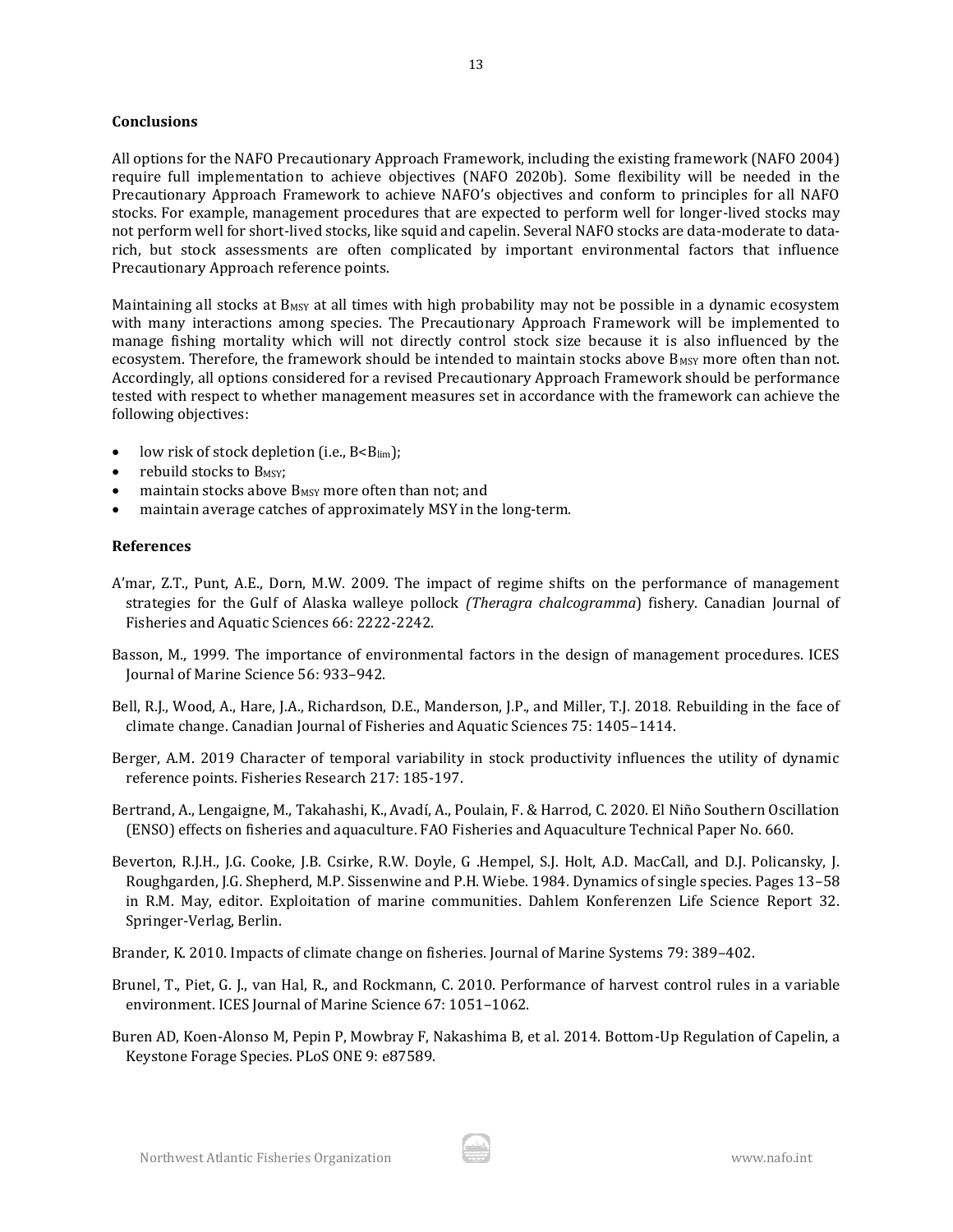- Caddy, J.F., and Mahon, R. 1995. Reference points for fisheries management. FAO Fisheries Technical Paper. No. 347. 83p.
- Clark, W.G. 1991. Groundfish exploitation rates based on life history parameters. Canadian Journal of Fisheries and Aquatic Sciences 48: 734-750.
- Clark, W.G. 1993. The effect of recruitment variability on the choice of a target level of spawning biomass per recruit. pp. 233–246 In Kruse, G., Marasco, R.J., Pautzke, C., and Quinn, T.J. (Eds.) Proceedings of the International Symposium on Management Strategies for Exploited Fish Populations. Alaska Sea Grant College Program Report 93-02.
- Cook, R.M. 1998. A sustainability criterion for the exploitation of North Sea cod. ICES Journal of Marine Science 55: 1061-1070.
- DFO (Canada Department of Fisheries and Oceans). 2013. Proceedings of the National Workshop for Technical Expertise in Stock Assessment (TESA): Maximum Sustainable Yield (MSY) Reference Points and the Precautionary Approach when Productivity Varies; December 13-15, 2011. Canadian Science Advisory Secretariat Proceedings Series 2012/055.
- Dichmont, C.M., S. Pascoe, T. Kompas, A.E. Punt, and R. Denga. 2010. On implementing maximum economic yield in commercial fisheries. PNAS 107. www.pnas.org/cgi/doi/10.1073/pnas.0912091107
- Duplisea, D.E., and Fréchet, A. 2009. Precautionary reference point estimates for northern Gulf of St. Lawrence (3Pn4RS) cod (*Gadus morhua*) and methods for their calculation. Canadian Science Advisory Secretariat Research Document 2009/097.
- FAO. 1996. Precautionary approach to capture fisheries and species introductions. Elaborated by the Technical Consultation on the Precautionary Approach to Capture Fisheries (Including Species Introductions). Lysekil, Sweden, 6-13 June 1995. FAO Technical Guidelines for Responsible Fisheries. No. 2. 54p.
- FAO. 2020. The State of World Fisheries and Aquaculture 2020. Sustainability in action. Rome. https://doi.org/10.4060/ca9229en
- Forrest, R. 2021. Challenges for providing science advice under changing productivity. pp 9-12 In Zhang, F., T.D. Eddy, D.E. Duplisea, M.D. Robertson, R. Ruiz-Díaz, and C.A. Solberg (Eds.). 2021. Report on Ocean Frontier Institute (OFI) Workshop on Fisheries Management Reference Points in Highly Dynamic Ecosystems. (https://ecoevorxiv.org/3wv8y/download/?format=pdf).
- Francis, R.C., and Hare, S.R. 1994. Decadal-scale regime shifts in the large marine ecosystems of the North-east Pacific: a case for historical science. Fisheries Oceanography 3: 279–291.
- Garcia, S.M. and Rice, J. 2020. Assessing Progress towards Aichi Biodiversity Target 6 on Sustainable Marine Fisheries. Technical Series No. 87. Secretariat of the Convention on Biological Diversity, Montreal, 103 pages. https://www.cbd.int/doc/publications/cbd-ts-87-en.pdf
- Graham, M. 1935. Modern theory of exploiting a fishery and application to North Sea trawling. Journal du Conseil International pour l'Exploration de la Mer 10: 264‐274.
- Haltuch, M.A., and Punt, A.E. 2011. The promises and pitfalls of including decadal-scale climate forcing of recruitment in groundfish stock assessment. Canadian Journal of Fisheries and Aquatic Sciences 68: 912– 926.
- Haltuch, M.A., Punt, A.E., and Dorn, M.W., 2008. Evaluating alternative estimators of fishery management reference points. Fisheries Research 94: 290–303.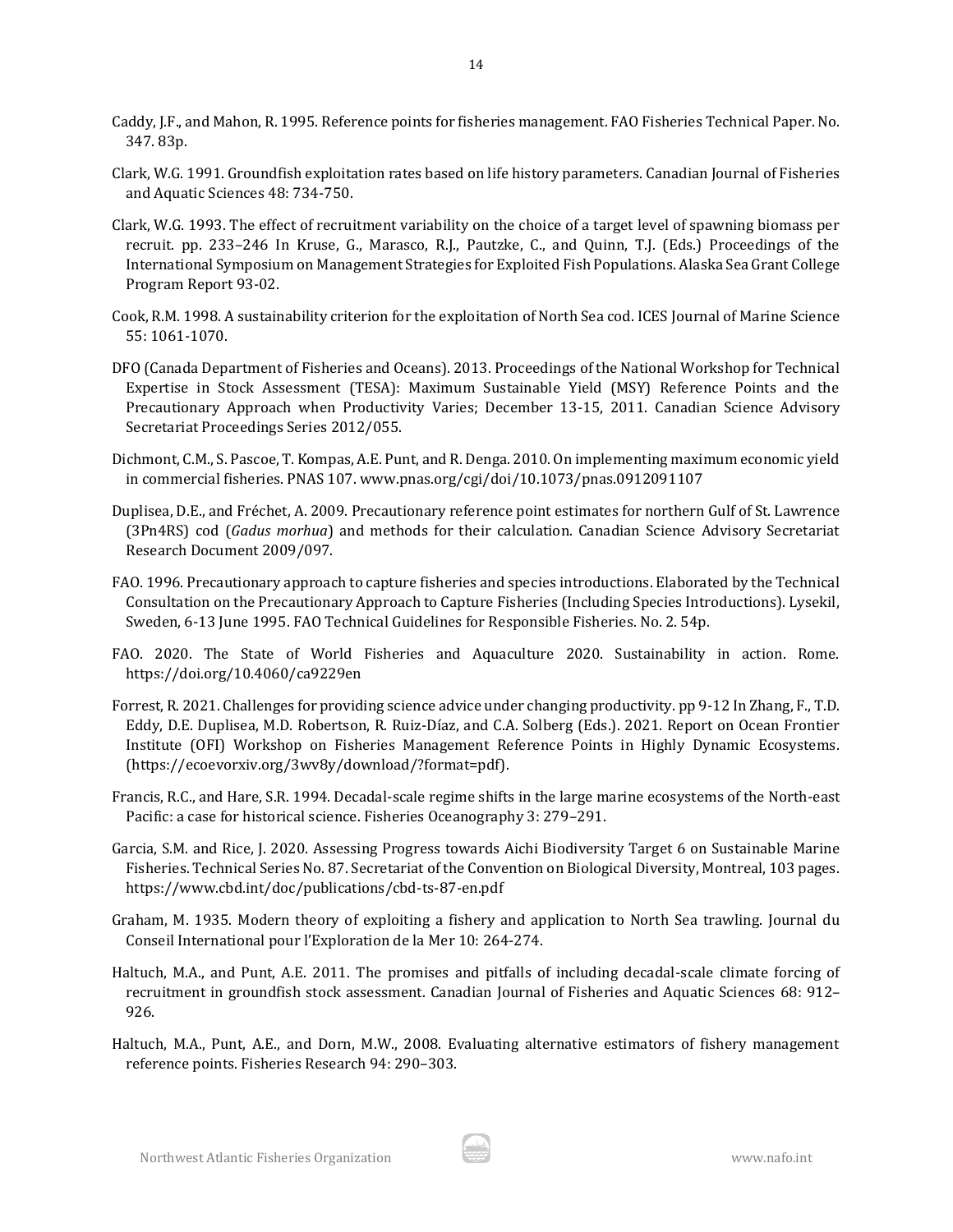- ICES. 2000. Report of the CWP Intersessional Meeting Working Group on Precautionary Approach Terminology and CWP Sub-group on Publication of Integrated Catch Statistics for the Atlantic. ICES Headquarters 10-16 February 2000. ICES CM 2000/ACFM:17.
- Hilborn, R. and Walters, C.J. 1992. Quantitative Fisheries Stock Assessment: Choice, Dynamics, and Uncertainty. Chapman and Hall.
- Holt, C.A., and Michielsens, C.G.J. 2020. Impact of time-varying productivity on estimated stock–recruitment parameters and biological reference points. Canadian Journal of Fisheries and Aquatic Sciences 77: 836–847.
- Holsman, K.K., Ianelli, J., Aydin, K., Punt, A.E., Moffitt, E.A., 2016. A comparison of fisheries biological reference points estimated from temperature-specific multi-species and single-species climate-enhanced stock assessment models. Deep Sea Research, Part II Topical Studies in Oceanography 134: 360–378.
- Hurtado-Ferro, F., Hiramatsu, K., and Shirakihara, K. 2010. Allowing for environmental effects in a management strategy evaluation for Japanese sardine. ICES Journal of Marine Science 67: 2012–2017.
- Ianelli, J.N., Hollowed, A.B., Haynie, A.C., Mueter, F.J., and Bond, N.A. 2011. Evaluating management strategies for eastern Bering Sea walleye pollock (*Theragra chalcogramma*) in a changing environment. ICES Journal of Marine Science 68: 1297–1304.
- ICES. 2020. Guide to ICES advisory framework and principles. ICES Advice. https://www.ices.dk/sites/pub/Publication%20Reports/Advice/2020/2020/Guide\_to\_ICES\_Advice.pdf
- Jackson, J.B.C., Kirby, M.X., Berger, W.H., Bjorndal, K.A., Botsford, L.W., Bourque, B.J., Bradbury, R.H., Cooke, R., Erlandson, J., Estes, J.A., Hughes, T.P., Kidwell, S., Lange, C.B., Lenihan, H.S., Pandolfi, J.M., Peterson, C.H., Steneck, R.S., Tegner, M.J., and Warner, R,R. 2001. Historical overfishing and the recent collapse of coastal ecosystems. Science 293: 629–638.
- Jacobson, L.D., and MacCall, A.D. 1995. Stock–recruitment models for Pacific sardine (*Sardinops sagax*). Canadian Journal of Fisheries and Aquatic Sciences 52: 566–577.
- Jacobson, L.D., and McClatchie, S. 2013. Comment on temperature-dependent stock–recruit modeling for Pacific sardine (*Sardinops sagax*) in Jacobson and MacCall (1995), McClatchie et al. (2010), and Lindegren and Checkley (2013). Canadian Journal of Fisheries and Aquatic Sciences 70: 1566–1569.
- Jiao, Y. 2009. Regime shift in marine ecosystems and implications for fisheries management, a review. Reviews in Fish Biology and Fisheries 19: 177–191.
- Karp, M. A., Peterson, J. O., Lynch, P. D., Griffis, R. B., Adams, C. F., Arnold, W. S., Barnett, L. A. K., deReynier, Y., DiCosimo, J., Fenske, K. H., Gaichas, S. K., Hollowed, A., Holsman, K., Karnauskas, M., Kobayashi, D., Leising, A., Manderson, J. P., McClure, M., Morrison, W. E., Schnettler, E., Thompson, A., Thorson, J. T., Walter III, J. F., Yau, A. J., Methot, R. D., and Link, J. S. 2019. Accounting for shifting distributions and changing productivity in the development of scientific advice for fishery management. ICES Journal of Marine Science, 76: 1305–1315.
- King, J.R., McFarlane, G.A., and Punt, A.E., 2015. Shifts in fisheries management: adopting to regime shifts. Philosophical Transactions of the Royal Society B 370: 20130277.
- Klaer, N.L., O'Boyle, R.N., Deroba, J., Wayte, S.E., Little, L.R., Alade, L.A., and Rago, P.J.2015. How much evidence is required for acceptance of productivity regime shifts in fish stock assessments: Are we letting managers off the hook? Fisheries Research 168: 49-55.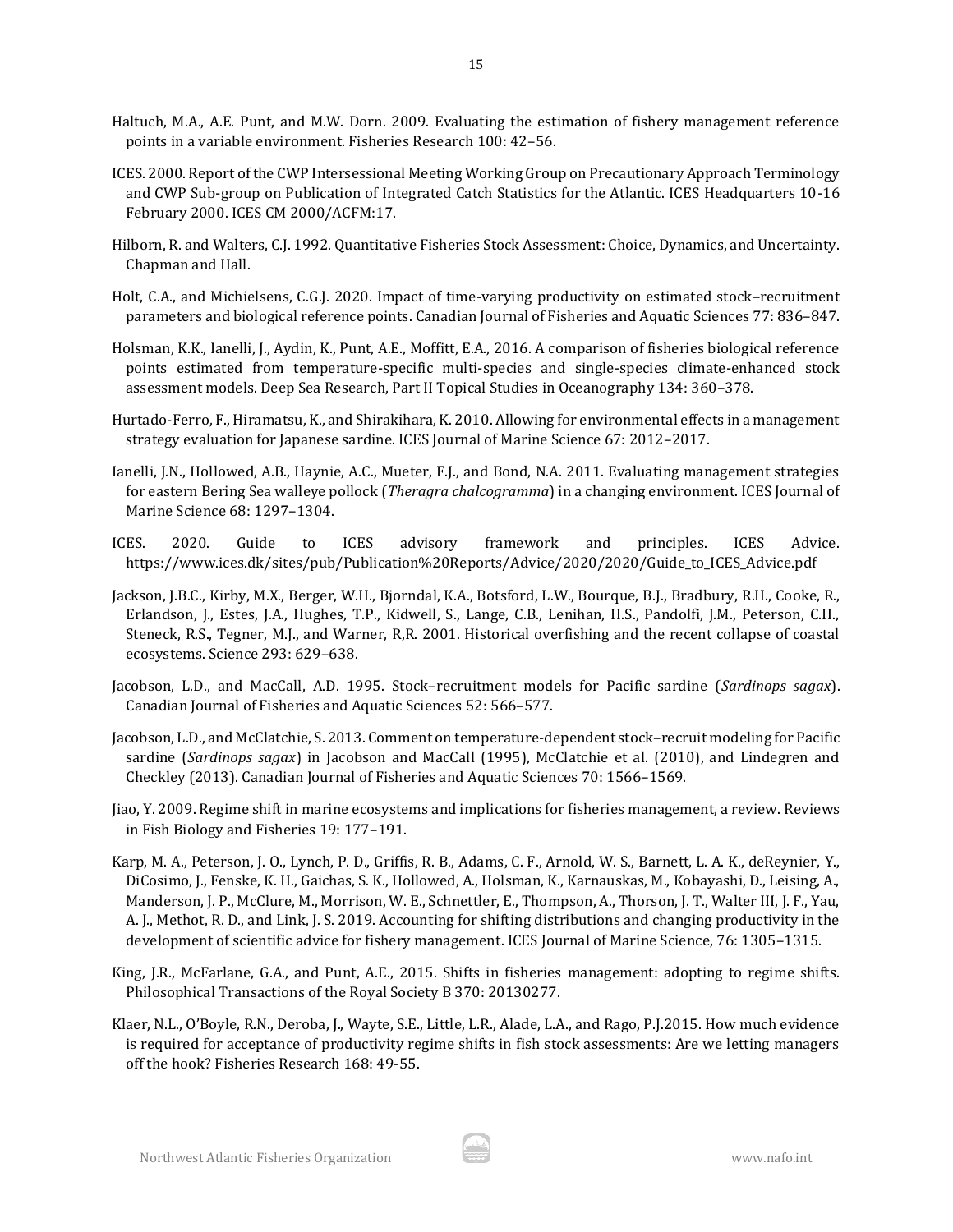- Koen-Alonso, M., P. Pepin, M. Fogarty, A. Kenny, and E. Kenchington. 2019. The Northwest Atlantic Fisheries Organization Roadmap for the development and implementation of an Ecosystem Approach to Fisheries: structure, state of development, and challenges. Marine Policy 100:342-352.
- Legault, C.M., and Palmer, M.C. 2015. In what direction should the fishing mortality target change when natural mortality increases within an assessment? Canadian Journal of Fisheries and Aquatic Sciences 73: 349–357.
- Lindegren M., Dakos V., Groeger, J.P., Gardmark, A., Kornilovs, G., Otto, S.A., and Möllman, C. 2012. Early Detection of Ecosystem Regime Shifts: A Multiple Method Evaluation for Management Application. PLoS ONE 7(7): e38410. doi:10.1371/journal.pone.0038410.
- Litzow, M.A., Mueter, F.J., and Hobday, A.J. 2013. Reassessing regime shifts in the North Pacific: incremental climate change and commercial fishing are necessary for explaining decadal-scale biological variability. Global Change Biology doi: 10.1111/gcb.12373.
- MacCall, A.D., Klingbeil, R.A., Methot, R.D., 1985. Recent increased abundance and potential productivity of Pacific mackerel (*Scomber japonicus*). CalCOFI Rep. 26: 119–129.
- Mace, P.M. 2001. A new role for MSY in single-species and ecosystem approaches to fisheries stock assessment and management. Fish and Fisheries 2: 2–32.
- Maunder, M.N, and Punt, A.E. 2013. A review of integrated analysis in fisheries stock assessment. Fisheries Research 142: 61– 74.
- Maunder, M.N., and Thorson, J.T. 2019. Modeling temporal variation in recruitment in fisheries stock assessment: A review of theory and practice. Fisheries Research 217: 71-86.
- Methot, R.D., G.R. Tromble, D.M. Lambert, and K.E. Greene. 2014. Implementing a science-based system for preventing overfishing and guiding sustainable fisheries in the United States. ICES Journal of Marine Science, 71: 183–194.
- Miller, T.J., Hare, J.A., and Alade, L.A. 2016. A state-space approach to incorporating environmental effects on recruitment in an age-structured assessment model with an application to southern New England yellowtail flounder. Canadian Journal of Fisheries and Aquatic Sciences 73: 1–10.
- Mohn, R. 2013. Time varying production, regimes and HCRs. pp 14-18 In Proceedings of the National Workshop for Technical Expertise in Stock Assessment (TESA): Maximum Sustainable Yield (MSY) Reference Points and the Precautionary Approach when Productivity Varies; December 13-15, 2011. Canadian Science Advisory Secretariat Proceedings Series 2012/055.
- Möllman, C., Diekmann, R., Muller-Karulis, B., Kornilovs, G., Pliksh, M., and Axe, P. 2009. Reorganization of a large marine ecosystem due to atmospheric and anthropogenic pressure: a discontinuous regime shift in the Central Baltic Sea. Global Change Biology 15: 1377–1393.
- Morgan, M.J. 2018. Understanding biology to improve advice for fisheries management. ICES Journal of Marine Science 75: 923–931.
- Morgan, M. J., Shelton, P. A., and Rideout, R. M. 2014a. An evaluation of fishing mortality reference points under varying levels of population productivity in three Atlantic cod (*Gadus morhua*) stocks. ICES Journal of Marine Science 71: 1407–1416.
- Morgan, M. J., Shelton, P. A., and Rideout, R. M. 2014b. Varying components of productivity and their impact on fishing mortality reference points for Grand Bank Atlantic cod and American plaice. Fisheries Research 155: 64–73.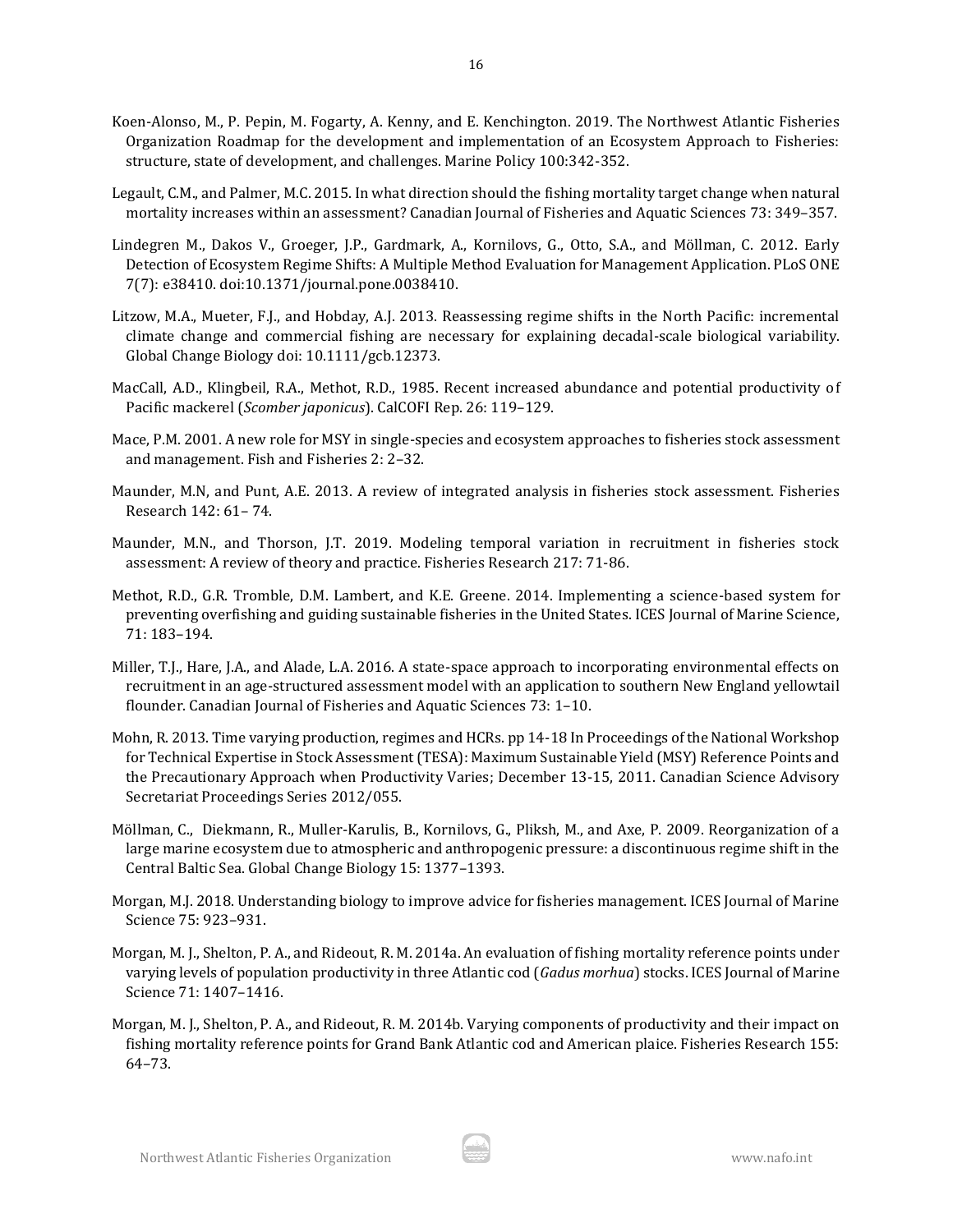- NAFO. 2004. NAFO Precautionary Framework. NAFO/FC Doc. 04/18. http://www.nafo.int/science/research/docs/fcdoc04-18.pdf
- NAFO. 2011, Report of the 4th Meeting of the NAFO Scientific Council Working Group on Ecosystem Approaches to Fisheries Management (WGEAFM). NAFO SCS Doc. 11/22.
- NAFO. 2012. Report of the 5th Meeting of the NAFO Scientific Council Working Group on Ecosystem Approaches to Fisheries Management (WGEAFM). NAFO SCS Doc. 12/26.
- NAFO. 2015a. Report of the NAFO Joint Fisheries Commission-Scientific Council Working Group on Risk-Based Management Strategies (WG-RBMS). NAFO FC/SC Doc. 15/02.
- NAFO. 2015b. Scope of the review of the NAFO Precautionary Approach Framework (PAF). NAFO/FC Doc 15/19 Serial No. N6515.
- NAFO. 2017. Convention on Cooperation in the Northwest Atlantic Fisheries. https://www.nafo.int/Portals/0/PDFs/key-publications/NAFOConvention.pdf ISBN 978-0-9959516-0-0.
- NAFO. 2019. Report of the 12th Meeting of the NAFO Scientific Council Working Group on Ecosystem Science and Assessment (WG-ESA). NAFO SCS Doc. 19/25.
- NAFO. 2020a. Discussion Paper on the NAFO Precautionary Approach Framework (PAF). NAFO SC Working Paper 20/010.
- NAFO. 2020b. Recommendations from the WG-RBMS. NAFO/COM-SC Doc. 20-05 Serial No. N7119
- NAFO. 2021. Progress Report of the NAFO Precautionary Approach Working Group (PA-WG). NAFO SC Working Paper 21/004.
- NMFS (National Marine Fisheries Service). 2016. Magnuson-Stevens Act Provisions; National Standard Guidelines. Federal Registe[r https://federalregister.gov/d/2016-24500.](https://federalregister.gov/d/2016-24500)
- O'Brien, C., L. Kell, and M. Smith. 2003. Evaluation of the use of segmented regression through simulation for a characterisation of the North Sea cod (*Gadus morhua*) stock, in order to determine the properties of Blim (the biomass at which recruitment is impaired). ICES CM 2003/Y:10.
- O'Leary, C.A., Thorson, J.T., Miller, T.J., and Nye, J. A. 2020. Comparison of multiple approaches to calculate timevarying biological reference points in climate-linked population-dynamics models. ICES Journal of Marine Science 77: 930–941.
- Perretti, C.T., Fogarty, M.J., Friedland, K.D., Hare, J.A., Lucey, S.M., McBride, R.S., Miller, T.J., Morse, R.E., O'Brien, L., Pereira, J.J., Smith, L.A., and Wuenschel, M.J. 2017. Regime shifts in fish recruitment on the Northeast US Continental Shelf. Marine Ecology Progress Series 574: 1–11.
- Prager, M.H., Goodyear, C.P., and Scott, G.P. 1996. Application of a surplus production model to a swordfish-like simulated stock with time-changing gear selectivity. Transactions of the American Fisheries Society 125: 729-740.
- Punt, A.E. 2000. Extinction of marine renewable resources: a demographic analysis. Population Ecology 42: 19– 27.
- Punt, A.E., Butterworth, D.S., de Moor, C.L., De Oliveira, J.A.A., and Haddon, M. 2016. Management strategy evaluation: best practices. Fish and Fisheries 17: 303–334.
- Punt, A.E., Dunn, A., Elvarsson, B.Þ., Hampton, J., Hoyle, S.D., Maunder, M.N., Methot, R.D., Nielsen, A. 2020, Essential features of the next-generation integrated fisheries stock assessment package: A perspective. Fisheries Research 229: 105617.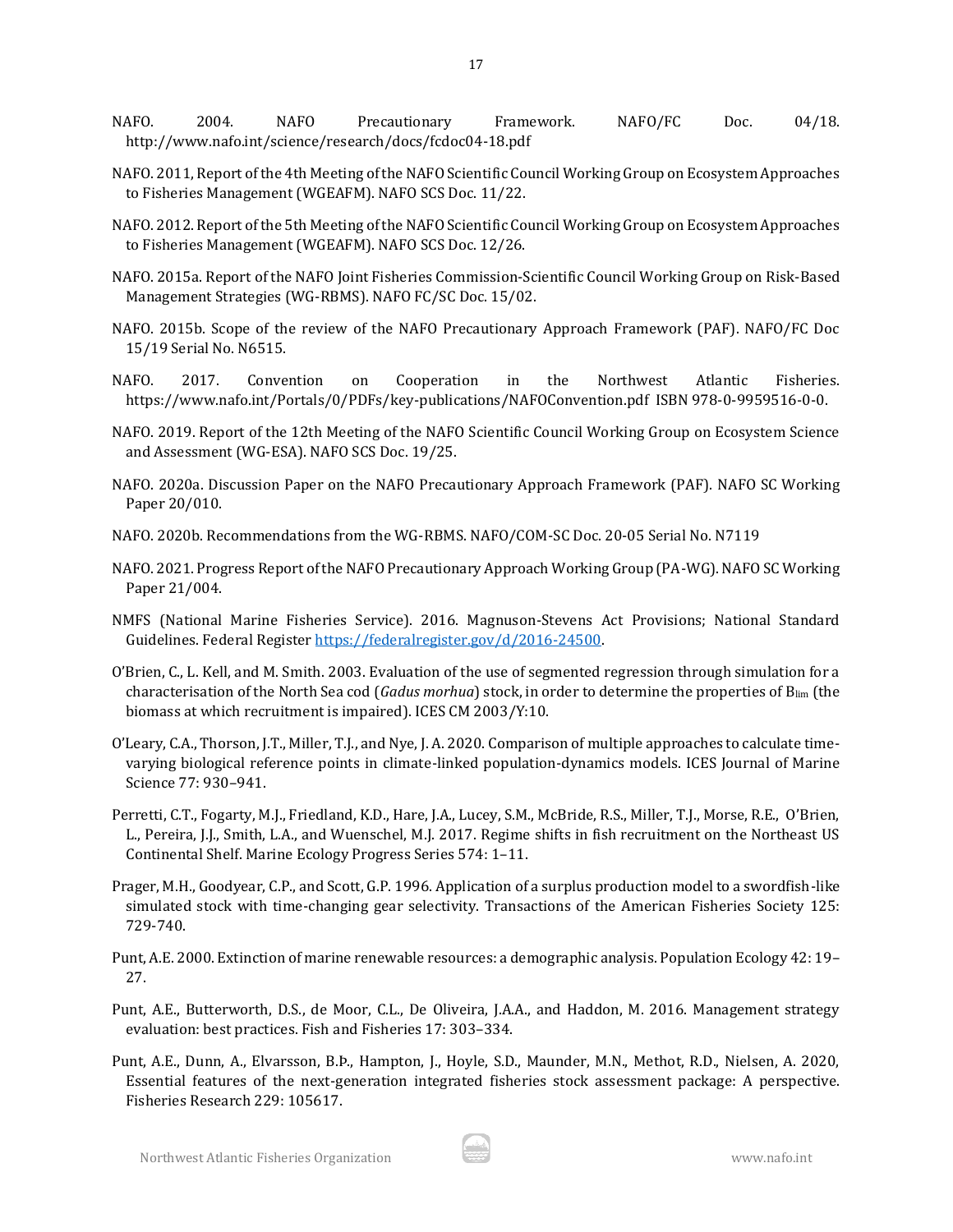- Punt, A.E., A'mar, T., Bond, N.A., Butterworth, D.S., de Moor, C.L., De Oliveira, J.A.A., Haltuch, M.A., Hollowed, A.B., and Szuwalski, C. 2014a. Fisheries management under climate and environmental uncertainty: control rules and performance simulation. ICES Journal of Marine Science 71: 2208–2220.
- Punt, A.E., Szuwalski, C.S., Stockhausen, W., 2014b. An evaluation of stock–recruitment proxies and environmental change points for implementing the US Sustainable Fisheries Act. Fisheries Research 157: 28– 40.
- Restrepo, V.R., G.G. Thompson, P.M. Mace, W.L. Gabriel, L.L. Low, A.D. MacCall, R.D. Methot, J.E. Powers, B.L. Taylor, P.R. Wade, and J.F. Witzig. 1998. Technical guidance on the use of precautionary approaches to implementing National Standard 1 of the Magnuson–Stevens Fishery Conservation and Management Act. NOAA Technical Memorandum NMFS-F/SPO-31.
- Rice, J. 2013. Reference points and productivity changes. pp 20-21 In Proceedings of the National Workshop for Technical Expertise in Stock Assessment (TESA): Maximum Sustainable Yield (MSY) Reference Points and the Precautionary Approach when Productivity Varies; December 13-15, 2011. Canadian Science Advisory Secretariat Proceedings Series 2012/055.
- Rindorf, A. 2021. Reference points in non-stable Northeast Atlantic stocks. pp. 6-8 In Zhang, F., T.D. Eddy, D.E. Duplisea, M.D. Robertson, R. Ruiz-Díaz, and C.A. Solberg (Eds.). 2021. Report on Ocean Frontier Institute (OFI) Workshop on Fisheries Management Reference Points in Highly Dynamic Ecosystems. (https://ecoevorxiv.org/3wv8y/download/?format=pdf).
- Rindorf, A., Cardinale, M., Shephard, S., De Oliveira, Jose´ A.A., Hjorleifsson, E., Kempf, A., Luzenczyk, A., Millar, C., Miller, D.C.M., Needle, C. L., Simmonds, J., and Vinther, M. 2017. Fishing for MSY: using "pretty good yield" ranges without impairing recruitment. ICES Journal of Marine Science 74: 525–534.
- Rodionov, S.N. 2004. A sequential algorithm for testing climate regime shifts. Geophys. Res. Lett. 31: L09204.
- Rothschild, B.J., and Jiao, Y. 2013. Comparison between maximum sustained yield proxies and maximum sustained yield. The Open Fish Science Journal 6: 1-9.
- RSC (Royal Society of Canada). 1985. Fisheries Act [\(https://canlii.ca/t/543j4\)](https://canlii.ca/t/543j4).
- Russell, E.S. 1931. Some theoretical considerations on the "overfishing" problem. Conseil Permanent International pour l'Exploration de la Mer 6: 3–20.
- Sainsbury, K. 2008. Best practice reference points for Australian fisheries. Australian Fisheries Management Authority. pp. 156-pp). https://www.frdc.com.au/Archived-Reports/Documents/Sainsbury%202008%20Best%20Practice%20Reference%20points%20for%20Austr alina%20Fisheries.pdf
- Sainsbury, K.J., Punt, A.E., and Smith, A.D.M. 2000. Design of operational management strategies for achieving fishery ecosystem objectives. ICES Journal of Marine Science 57: 731–741.
- Schijns, R., and Pauly, D. 2021. Management implications of shifting baselines in fish stock assessments. Fisheries Management and Ecology https://doi.org/10.1111/fme.12511.
- Simmonds, J. 2013. Review of single species MSY points for Baltic cod stocks. pp 9-10 In Proceedings of the National Workshop for Technical Expertise in Stock Assessment (TESA): Maximum Sustainable Yield (MSY) Reference Points and the Precautionary Approach when Productivity Varies; December 13-15, 2011. DFO Canadian Science Advisory Secretariat Proceedings Series 2012/055.
- Sissenwine, M.P., and J.G. Shepherd. 1987. An alternative perspective on recruitment overfishing and biological reference points. Canadian Journal of Fisheries and Aquatic Sciences 44:913–918.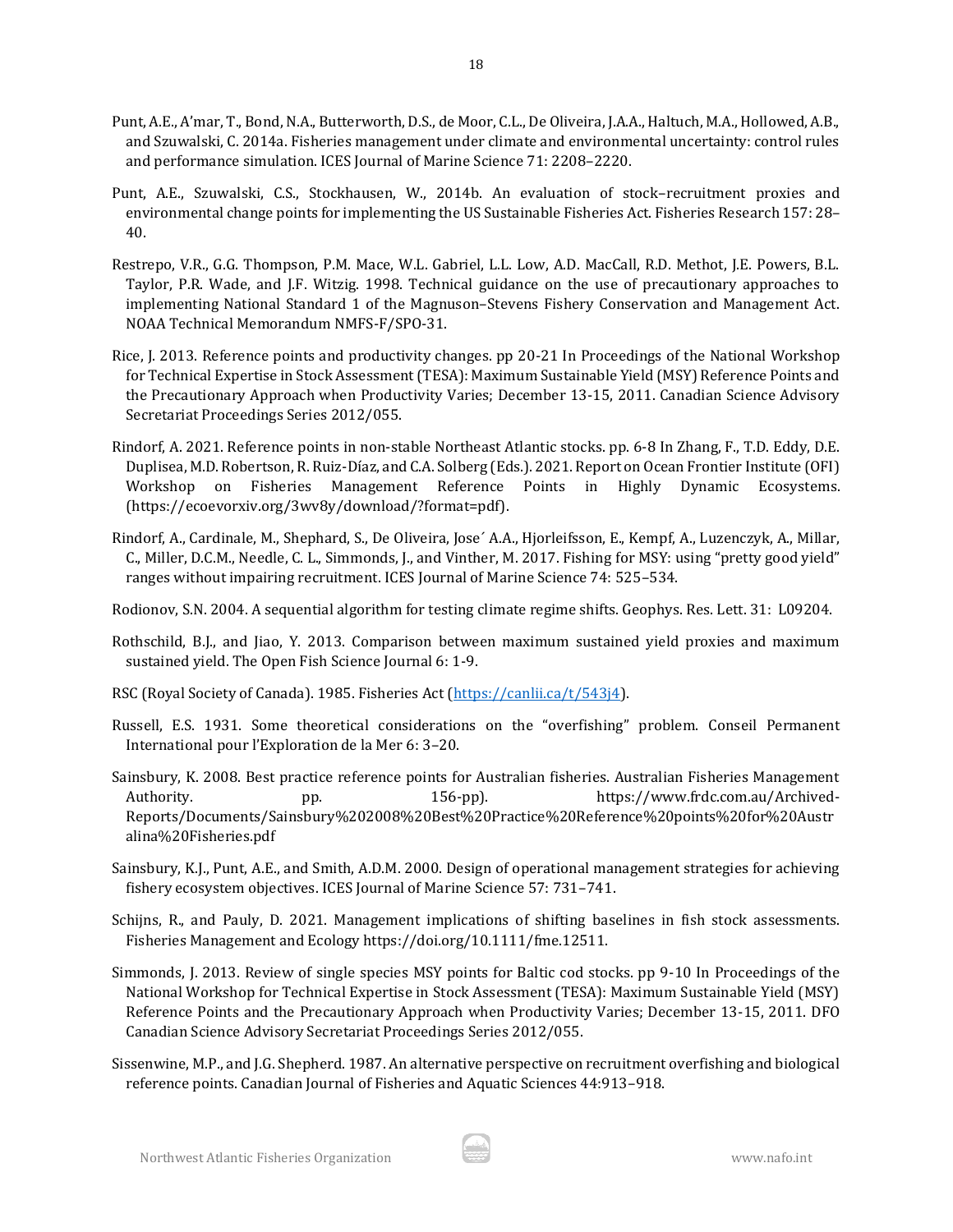- Szuwalski, C., and Punt, A.E. 2013. Regime shifts and recruitment dynamics of snow crab, *Chionoecetes opilio*, in the eastern Bering Sea. Fisheries Oceanography 22: 345–354.
- Swain, D. 2013. Should reference points change when productivity changes? A perspective applied to 4T cod. pp 25-27 In Proceedings of the National Workshop for Technical Expertise in Stock Assessment (TESA): Maximum Sustainable Yield (MSY) Reference Points and the Precautionary Approach when Productivity Varies; December 13-15, 2011. Canadian Science Advisory Secretariat Proceedings Series 2012/055.
- Tao, T., Y. Bhuller, Y. Bonvalot, M. Hill, A. Klein, G. Kozak, I. Plante, and N. Robert. 2018. Weight of Evidence: General Principles and Current Applications at Health Canada. Prepared by the Task Force on Scientific Risk Assessment's Weight of Evidence Working Group.
- UN. 1995. Agreement for the Implementation of the Provisions of the United Nations Convention of the Law of the Sea of 10 December 1982 Relating to the Conservation and Management of Straddling Fish Stocks and Highly Migratory Fish Stocks.
- Vert-pre, K.A., Amoroso, R.O., Jensen, O.P., and Hilborn, R. 2013. Frequency and intensity of productivity regime shifts in marine fish stocks. Proceedings of the National Academy of Science U.S.A. 110: 1779–1784.
- Williams, E.H., and Shertzer, K.W. 2003. Implications of life-history invariants for biological reference points used in fishery management. Canadian Journal of Fisheries and Aquatic Sciences 60: 710–720.